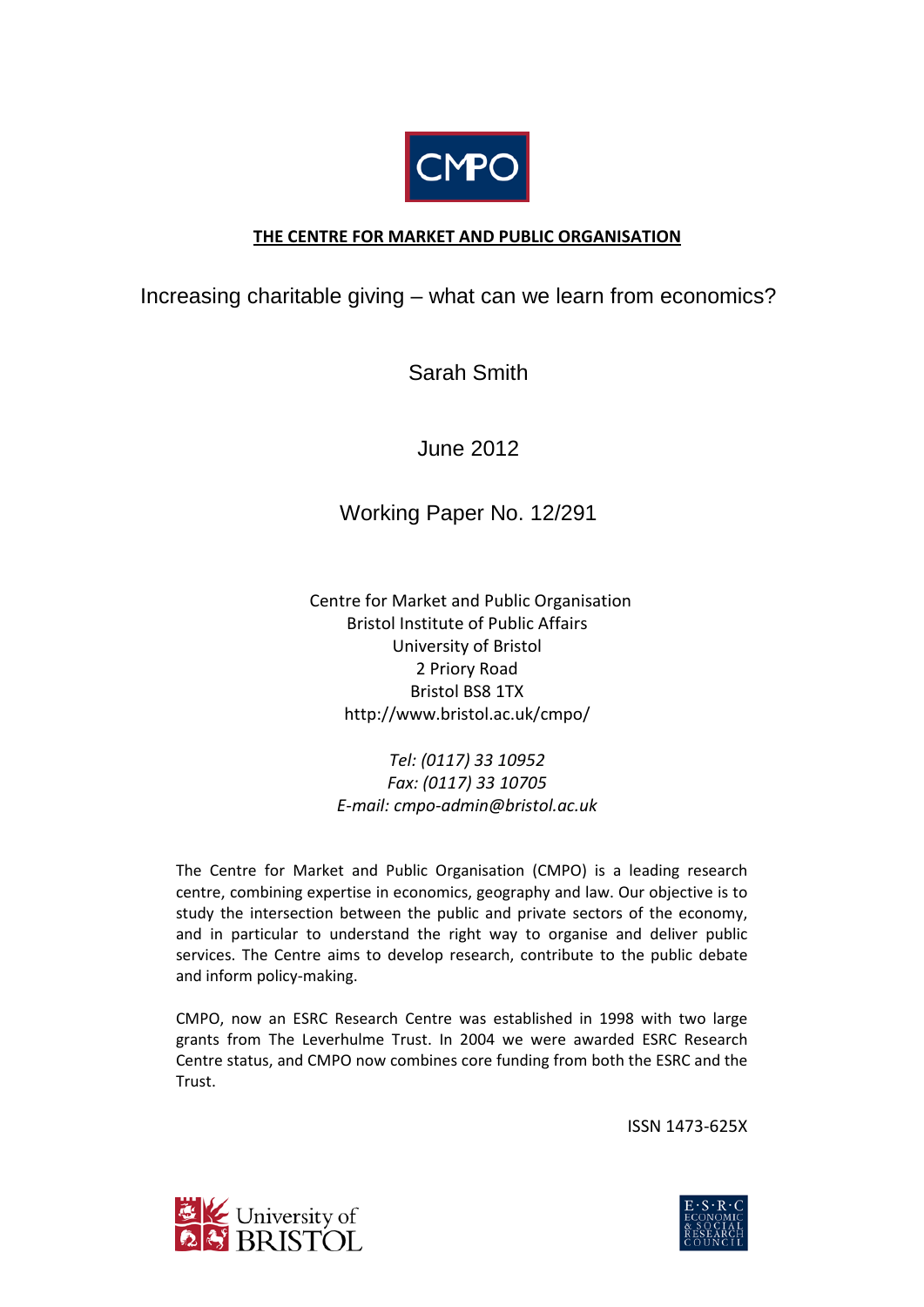# **Increasing charitable giving – what can we learn from economics?**

# Sarah Smith

*Centre for Market and Public Organisation (CMPO), University of Bristol*

June 2012

## **Abstract**

As part of its Big Society agenda, the current Government is keen to encourage a higher level of donations of money to charitable causes. It has highlighted new technologies, new social norms and tax incentives as potential mechanisms for raising giving. This article brings together recent evidence to assess the prospects for achieving the desired "step change in giving".

**Keywords:** charitable giving; peer effects; tax incentives

**JEL Classification:** D61; H24

**Electronic version: www.bristol.ac.uk/cmpo/publications/papers/2012/wp291.pdf**

## **Acknowledgements**

Most of the material here was given as an inaugural lecture at the University of Bristol on 21<sup>st</sup> March 2012. Thanks are due to the collaborators on the research that this draws on – including Edd Cowley, Kimberley Scharf, Frank Windmeijer and Edmund Wright.

**Address for correspondence**

CMPO, Bristol Institute of Public Affairs University of Bristol 2 Priory Road Bristol BS8 1TX Sarah.smith@bristol.ac.uk www.bristol.ac.uk/cmpo/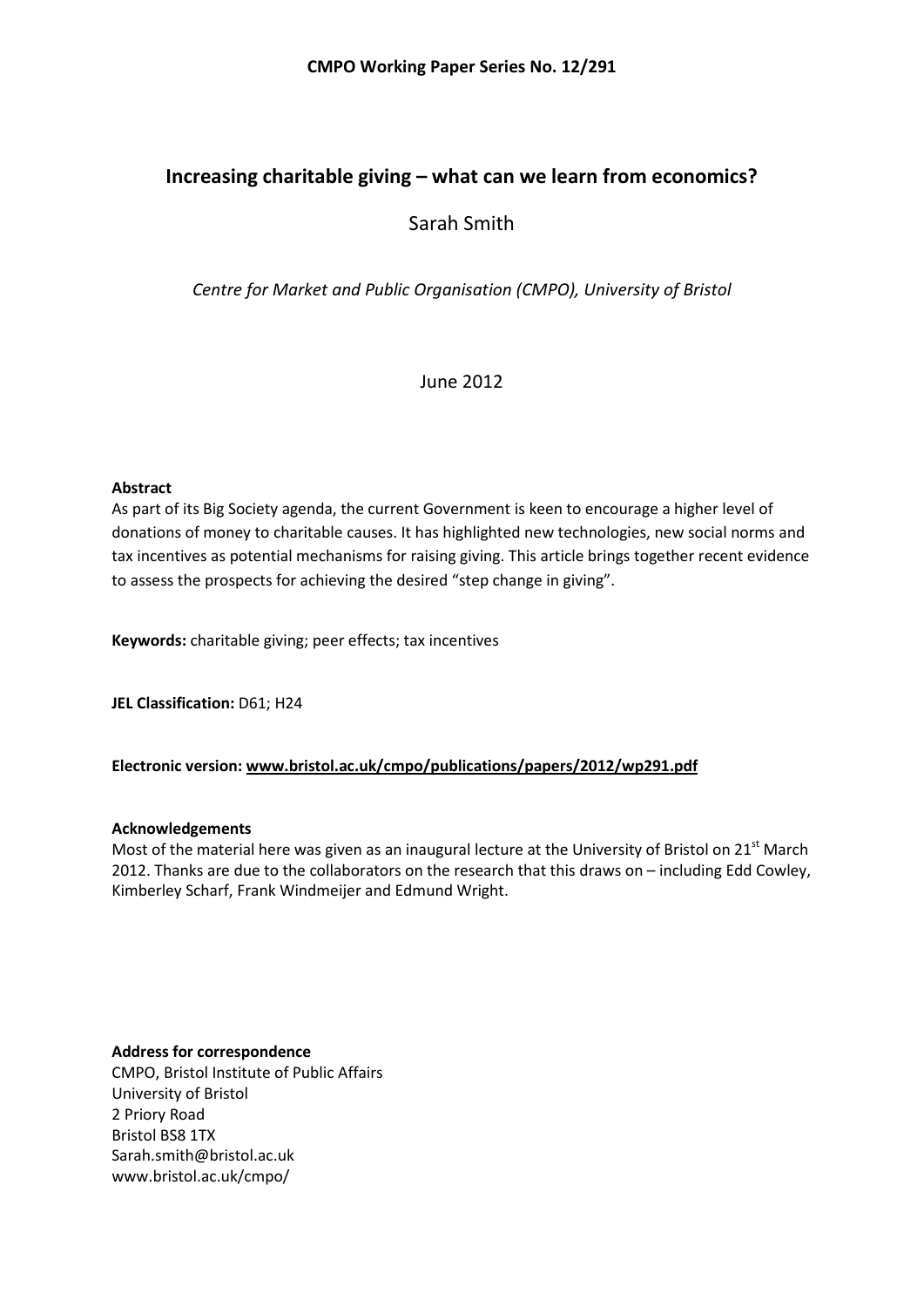### *1. Introduction*

In an age of fiscal austerity and cuts in public spending, the current coalition Government has said that it is keen to promote private donations to charities. Last year's White Paper declared that "giving is good" and that "people want to do more and could do more" (HM Government, 2011). The White Paper highlighted three main mechanisms that could potentially stimulate a higher level of giving in the UK – new technologies, such as online platforms, text giving and giving at cashpoints; new social norms around giving, including the power of peers to influence behaviour; and tax incentives.

This article provides an economic perspective on some of the ideas in the White Paper. Despite its title, it is not intended to be a comprehensive overview of the economics of philanthropy – excellent surveys already exist, see Andreoni (2006) and Vesterlund (2006). Instead the focus is on recent evidence relevant to the current UK policy debate.

For some people, charitable giving is not obvious territory for economists. There is a view that giving money to charity is not a rational activity – and by implication not something that economists have much to say about. However, this narrowly equates being rational with acting purely in one's self-interest and the two are not necessarily the same thing. In practice, giving to charity involves making decisions about how to allocate limited resources – decisions over how much to give in total, whether to give time or money, and whether to give to one charity or another. Unless these decisions are made randomly, it must be that individuals are using some criteria to try to make the best decisions, even if they are maximising with respect to something fuzzy like "warm glow" (Andreoni, 1990). This leads into territory where incentives are likely to matter and where economics is likely to have something to say. The second thing that economics has to offer is tools for looking at evidence on what might increase donations in practice. This applies just as much to charitable giving as to other areas of public policy. The aim of this article is to bring together some recent evidence that is relevant to the proposals in the White Paper for increasing charitable giving in the UK.

Section 2 presents evidence on the current state of donation in the UK, which highlights some of the challenges in achieving the kind of step change in giving that the Government is aiming for. Section 3 summarizes new findings in relation to peer effects in giving that might be relevant for

2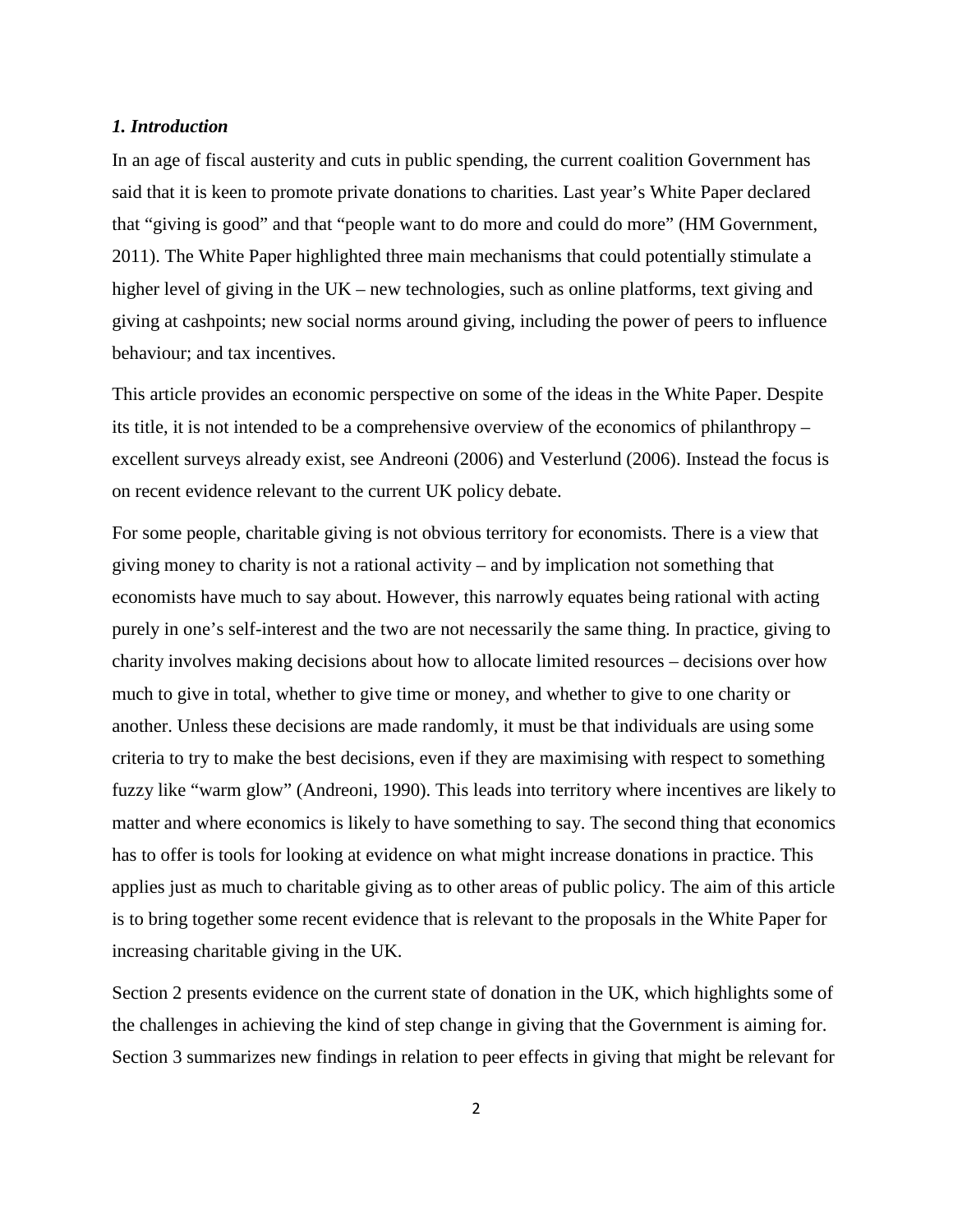the Government's ideas around social norms. The evidence suggests that peer effects are potentially quite strong but until we better understand why people are influenced by their peers, it may be hard to generalise their effectiveness. Finally, section 4 summarizes recent research into the effects of tax incentives on giving. At first sight, the findings from this research appear to contradict a standard economic model of giving since they show that relatively few people adjust their nominal donation (how much they give out of net-of-tax income) in response to changes in tax incentives. However, donors' behaviour can be considered rational once the potential costs of processing and adjusting to tax changes are taken into account. Understanding the underlying process of adjustment is then shown to be important for designing (cost-effective) tax incentives that maximise total revenue going to charities. Section 5 concludes.

# *2. The current state of donation[2](#page-3-0)*

Evidence on long-term trends in household giving – presented here over more than three decades – highlights some of the challenges for the Government in increasing giving.

Figure 1, panel (a) shows the proportion of households that give to charity, defined as having given during the past fortnight. This likely understates the overall proportion of the population that gives to charity over a longer period – a month or a year. However, the advantage of these data (taken from Living Costs and Food Survey; see Appendix for further information) is that giving is defined consistently over many years to enable analysis of long-term trends.

What is clear is that fewer households are giving now, compared to thirty years ago. The Millennium seems to mark something of a turning point in arresting a persistent decline, but the proportion of households that give to charity is still below its level thirty years ago (26.8 per cent in 2008 compared to [3](#page-3-1)2.1 per cent in 1978).<sup>3</sup>

Looking at how much people give in panel b, the average donation among givers has risen in real terms from just over £3.00 a week in 1978 to over £8.00 a week in 2008. These figures are for

 $\overline{\phantom{0}}$ 

<span id="page-3-0"></span> $2$  This section draws on Cowley et al (2011)

<span id="page-3-1"></span> $3$  One thing that has changed over the same period is the composition of households – there are now more singleperson households, for example. However, this does not explain the decline in giving – the proportion of individuals giving to charity has also fallen.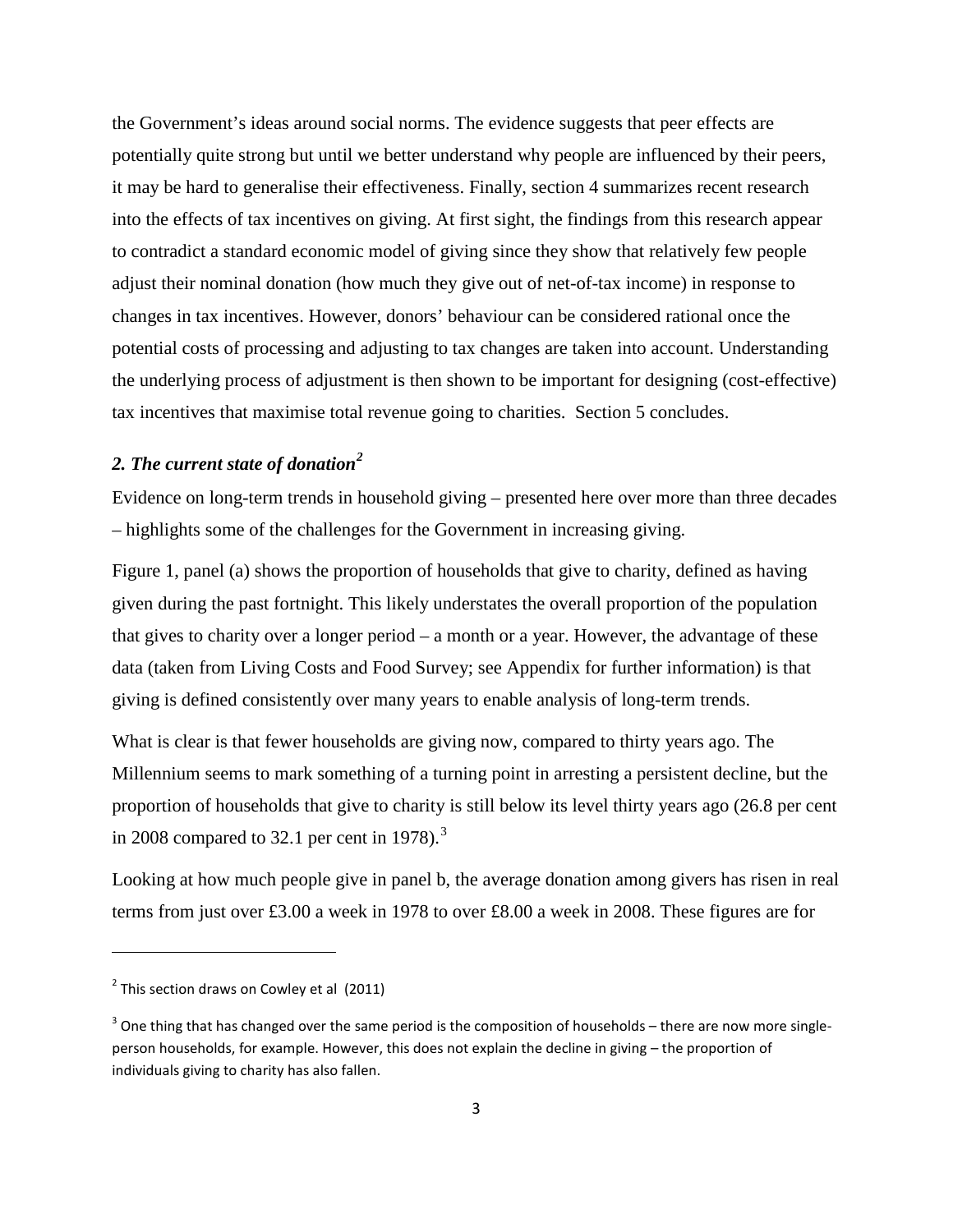the general household population and exclude major donors who count for a significant proportion of overall giving. The rise in giving among the givers more than compensates for the fall in the number of givers – the average donation over all households more than doubles in real terms over the thirty year period, rising from just under £1 in 1978 to over £2 a week in 2008.

## **Figure 1. Long-term trends in giving**

a. Proportion of households giving to charity b. Mean donation per week (2008 prices)



Source: Data from the Living Costs and Food Survey (formerly known as the Expenditure and Food Survey and the Family Expenditure Survey); Cowley et al (2011)

However, the increase in the real value of donations has only just been enough to keep giving constant as a proportion of total spending – donations among the general household population equalled 0.[4](#page-4-0)3 per cent of total spending in  $2008<sup>4</sup>$  and this proportion was exactly the same level in both 1988 and 1998. On the positive side, this points to a remarkable resilience in the level of giving. Our analysis shows that there is little evidence, for example, of donations falling during recessions, at least during the recession in the early 1980s and 1990s. However, it also suggests that achieving the kind of "step change in giving" that the Government has been talking about could prove challenging. The twenty-year period over which donations have remained at a

l

<span id="page-4-0"></span> $4$  Again, this excludes very large donations from major philanthropists.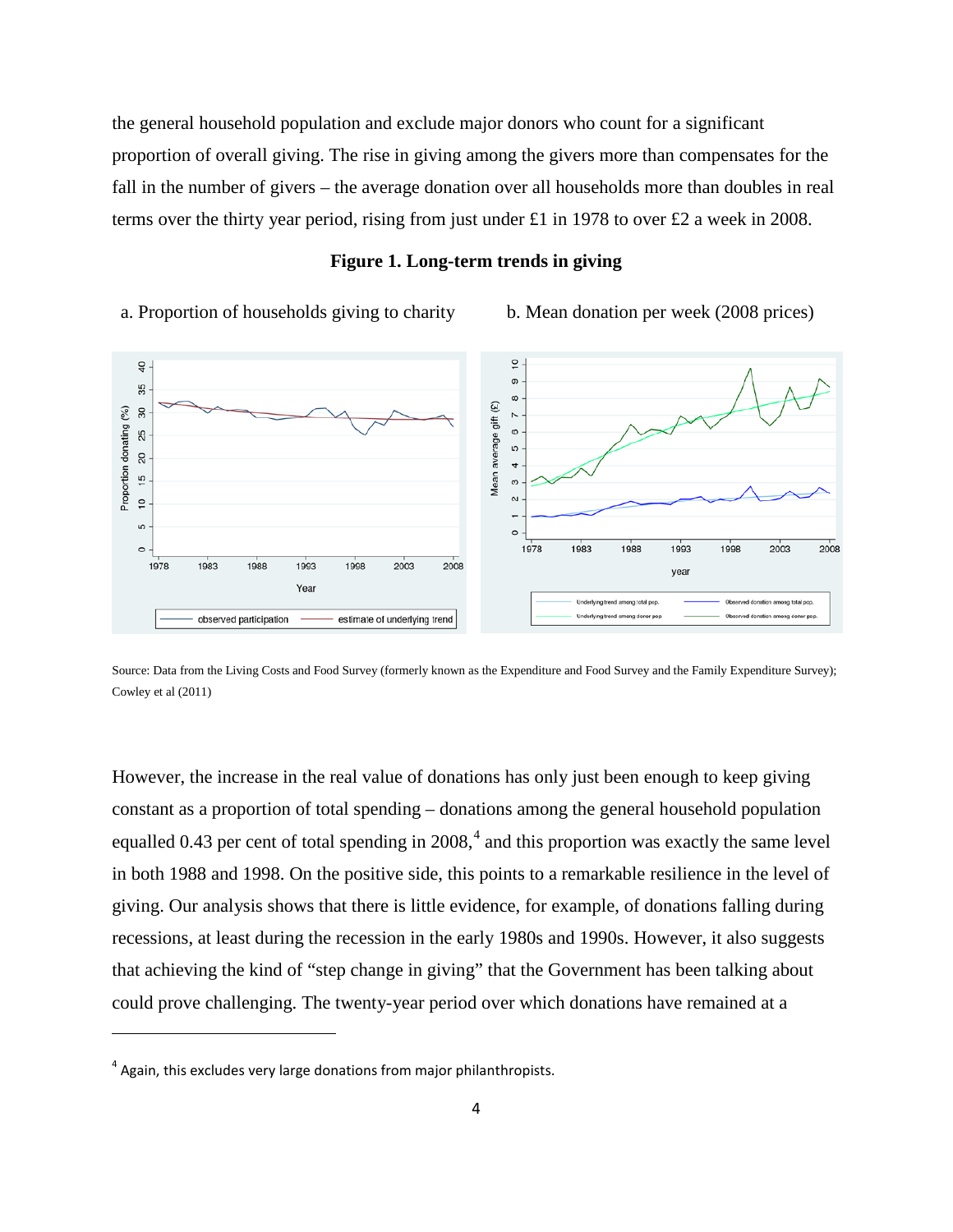constant share of total household spending is one in which there have been huge changes in the technology of giving (a rise in giving by direct debit from 18% of donations in 1988 to nearly half of all donations in 2008, for example) and in charity fundraising practices – yet there is little evidence that these changes have had any obvious significant and sustained impact on the level of giving.

The White Paper emphasizes the potential power of new technology to transform giving. However, the experience of the last thirty years suggests that new technology may just change the way in which people give. The challenge for any new technology is to clearly demonstrate that it can change how much people give.

Examining the household level data reveals further challenges for policy:

The donor population is ageing; 35 per cent of all donations now come from the 65+ age group, compared to 25 per cent thirty years previously. We would expect some ageing of the donor population in line with the ageing of the general population, but the ageing of the donor population is occurring at a faster rate.

The reasons for this are clear from looking at age profiles of giving, shown in Figure 2. The older age groups (65+) are the only ones where there has not been a decline in the proportion giving over the last three decades. Households in their 60s and 70s have also become increasingly more generous compared to the rest of the population in terms of how much they give as a share of total spending.

The income profile of the generosity of givers is also interesting. Richer households are more likely to give than poorer households, but they give less as a share of their total spending. As shown in Figure 2, the richest 10 per cent of donors gave just over 1 per cent of their income, while the poorest 10 per cent gave more than 3.5 per cent. The inequality in generosity has been increasing over the past three decades. If the Government is really serious about raising levels of donations then encouraging higher levels of giving from richer households – and moving them towards the levels of generosity of poorer households – could be one way to achieve this.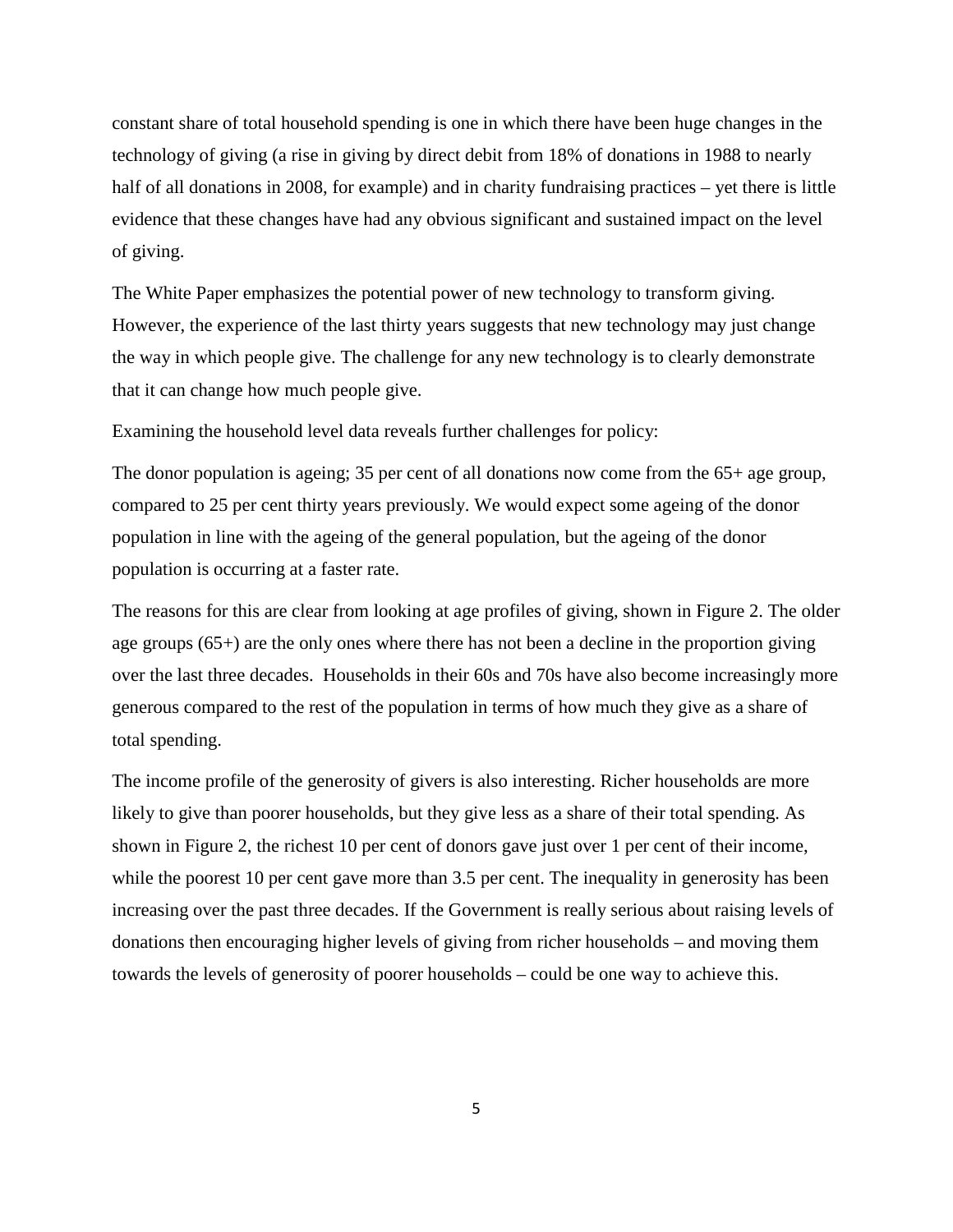



a. Proportion of households giving to charity b. Generosity as a share of spending (givers)

Source: Data from the Living Costs and Food Survey; Cowley et al (2011)



**Figure 3. Income profile – generosity as a share of total spending (givers)** 

Source: Data from the Living Costs and Food Survey; Cowley et al (2011)

### *3. The power of peers*

The Government believes that one potential way to move people to new, higher levels of donating is by creating social norms around giving, including the use of peer effects to influence behaviour. There is a widespread belief that peer effects are important in charitable giving – the White Paper goes as far as to state that "seeing others give is one of the most powerful drivers of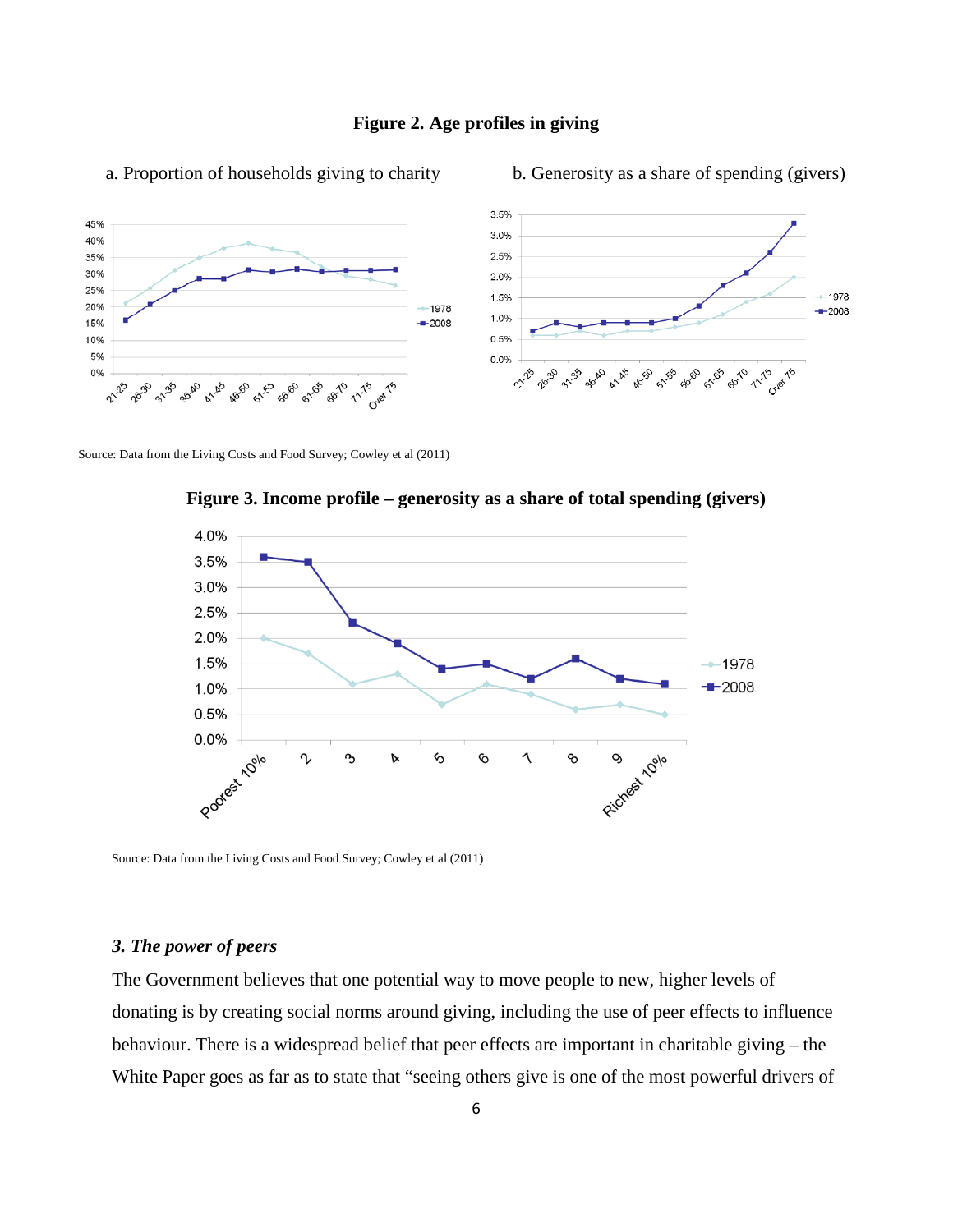further giving". Yet, perhaps surprisingly, there is little direct evidence on how donors respond in practice to donations made by their peers, to show how powerful these effects are in practice.<sup>[5](#page-7-0)</sup> Meer (2011) shows that charitable solicitations from peers can be more persuasive than solicitations from people you don't know, but this is not quite the same as showing that there is an effect from observing donations made by peers. Carman (2004) addresses peer effects among workplace teams, but in this case, the peer group includes the team captain who plays a direct role in encouraging and motivating giving among team members.

We have recently tried to measure peer effects directly by looking at what happens on two online fundraising websites, Justgiving and Virgin Money Giving. [6](#page-7-1) These websites provide an excellent environment to observe peer effects in action: Individual fundraisers set up a personal fundraising web page on behalf of a charity and then appeal to people (usually their family, friends and colleagues) to make a donation to their chosen cause. Most donations are made through the website (rather than offline) and both the amount and, usually, the donor's identity are publicly recorded.<sup>[7](#page-7-2)</sup> This information on all previously-made donations is then visible to each donor who subsequently visits the website. We exploit this set up to look at whether individuals' donations are affected by how much other people have given, in a situation where many of those donations are likely to have been made by people who are very similar to them and whom they may know directly. Our analysis focuses on more than 300,000 donations made on behalf of more than 10,000 individual fundraisers who were running in the 2010 London marathon and were raising money for charity.

ı

<span id="page-7-0"></span> $5$  A number of studies have looked at the effect of "social information" – i.e. information given to donors on how much other people have given (see Alpizar et al, 2008, and Croson and Shang, 2009). However, these are not quite the same as genuine peer effects since the information typically refers to other (unknown) donors or a typical donor.

<span id="page-7-1"></span> $<sup>6</sup>$  See Smith et al (2012)</sup>

<span id="page-7-2"></span><sup>7</sup> Donors can choose to donate anonymously. This is the case for 11 per cent of donations in the Virgin Money Giving sample. Unfortunately, anonymous donations were not identified in the Justgiving sample which means that we cannot do a full analysis on the effects of anonymity. However, in the Justgiving sample we find no difference in behaviour following large or small anonymous donations (compared to other large and small donations).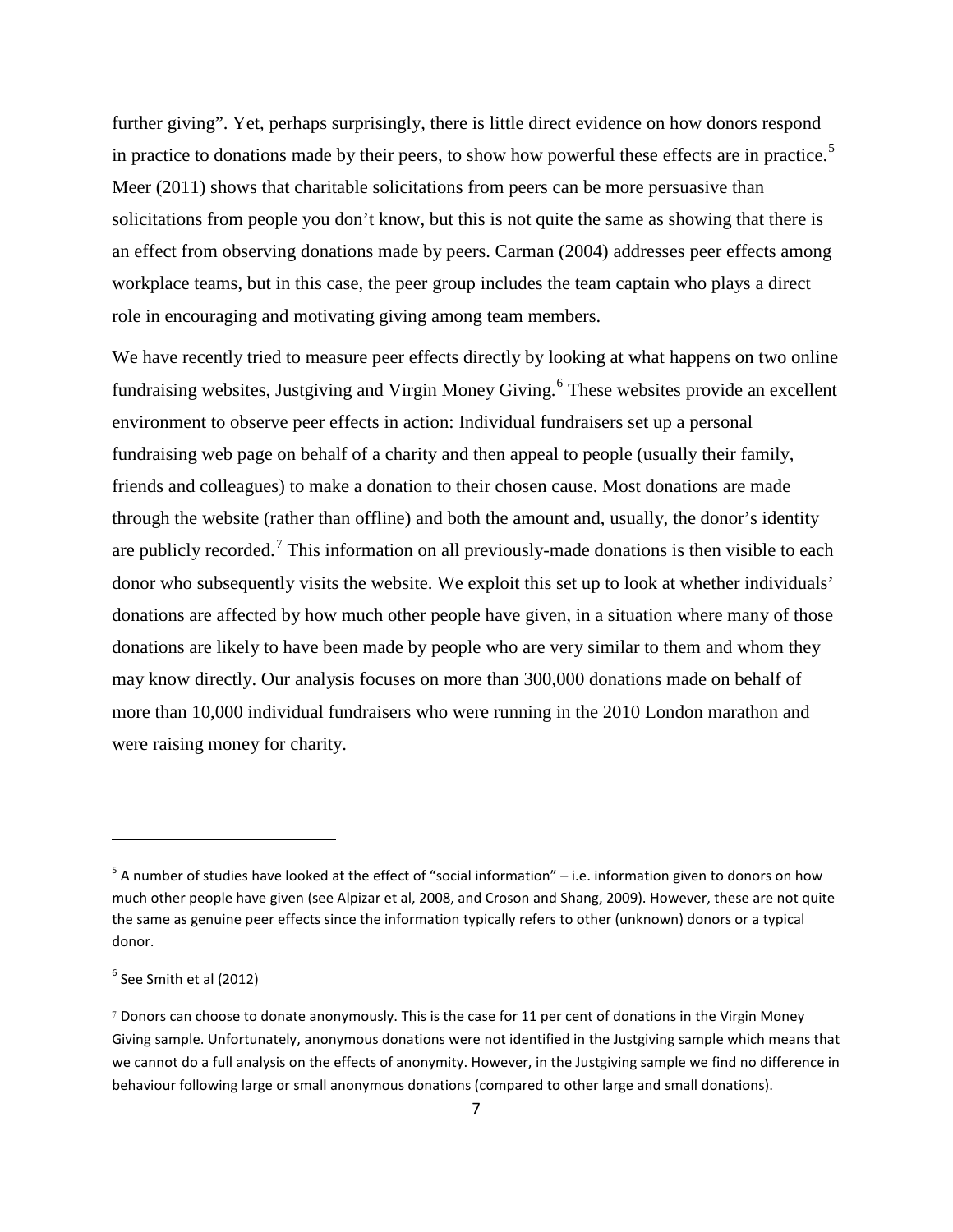The issue we are interested in is "Are donors influenced by how much other people have given before them?" and in particular, "does the level of past donations affect how much they give?" Of course, donations to a page are likely to be correlated as a result of the similarity of members within the peer group, as well as because of common fundraiser effects (i.e. the fact that some fundraisers will be better than others at encouraging donations). Our identification strategy relies on the within-page variation in the observed history that arises as a result of donors arriving at the website at different times.

We find clear evidence of positive peer effects. The easiest way to show this is to look at what happens if there is a large donation to a fundraising page, where we define "large" as twice the page mean and not less than £50 – which works out as around £100. The donations before and after the large donation are shown in Figure 4, panel a.

## **Figure 4. Are donors influenced by how much other people have given?**







Source: Data taken from Justgiving and Virgin Money Giving fundraising pages, 2010 London marathon; Smith et al (2012)

The pattern is quite striking – the donations made after the large donation are clearly larger than the donations before. If there is some randomness in exactly when people go to make a donation – and hence in whether they happen to arrive just before or just after the large donation – which seems likely, then we can attribute this difference to the causal effect of the large donation. The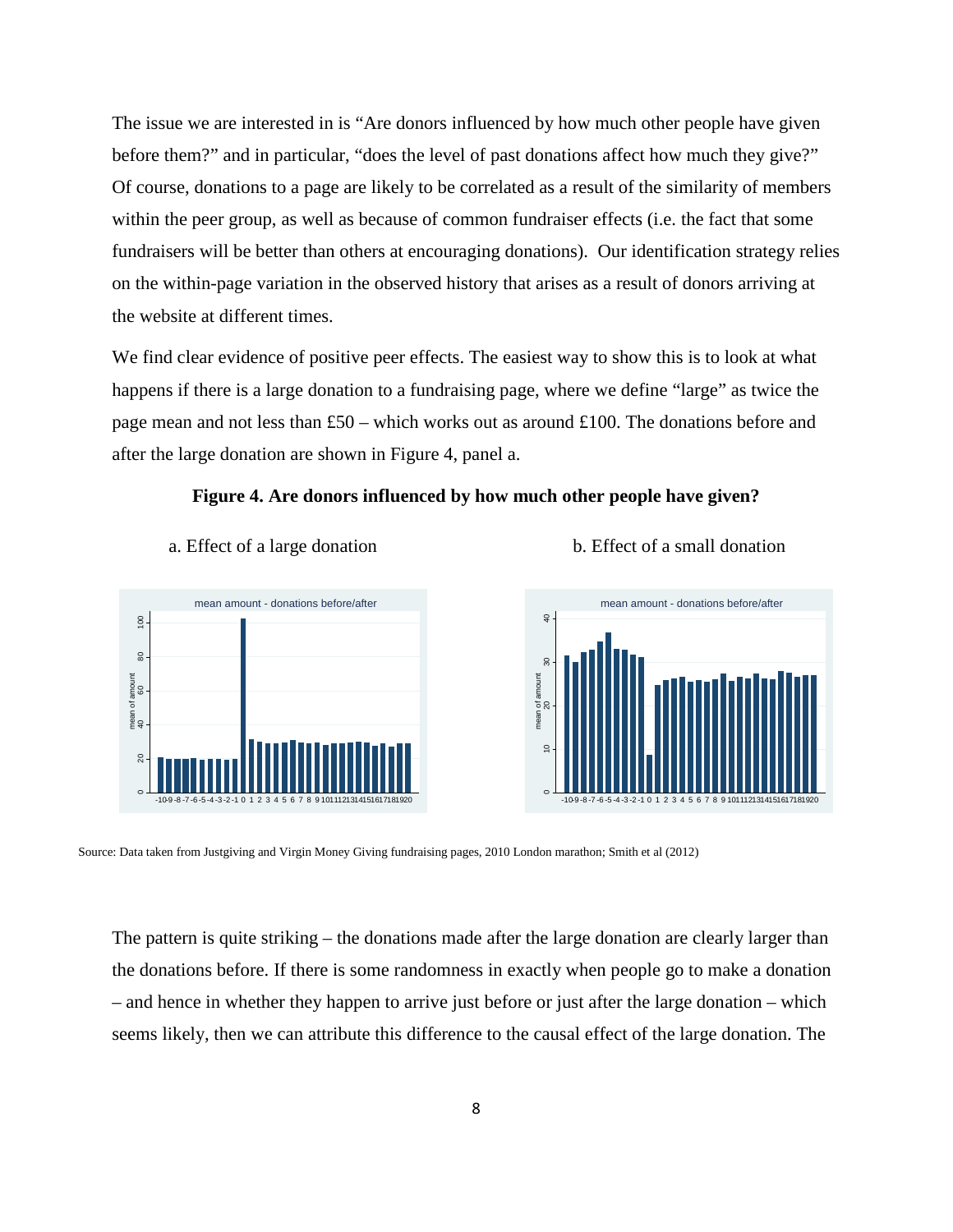effect is fairly sizeable – a large donation increases the average donation size by £10 on average. So, as a fundraising strategy a £100 donation would pay back in ten donations' time.

There is also no evidence that peer effects crowd out donations to other pages. Exploiting the fact that some Justgiving donors sponsor multiple fundraisers, we look at whether, after following a large donation and giving more to one page, a donor gives less to another page that they subsequently visit.

Focusing on around 1,600 donors who make multiple donations, we find, as before, that the estimated direct effect of a large donation is positive and significant, (coeff = 7.250, SE = 4.138), while the estimated spillover effect is positive, but insignificant (coeff  $= 2.588$ ,  $SE = 1.804$ ), implying that there is no evidence that the crowd in effect of a large donation to one page is also associated with a crowd out of donations to other fundraising pages.

Does a bigger "large" donation lead to a bigger response? The general answer is yes – but only up to a point. Regression analysis shows that the effect of a large donation that is twice the page mean is to increase subsequent donations by £9.40 on average; a large donation that is three – five times the page mean increases subsequent donations by  $\text{\pounds}10.30$  on average, while a large donation that is five – ten times the page mean increases subsequent donations by £15.20 on average. However, a large donation that is more than ten times page mean has the same effect - £15.20. So, there may be a limit to the power of peers to boost donations.

We also find that peer effects can cause the value of donations to go down as well as up. Looking at the effect of a small donation to a page, defined as less than half page mean, in Figure 4, panel b, the effect is similarly clear – the donations that follow a small donation to a page are smaller than the ones that went before. Again, the effect seems sizeable – subsequent donations are between £3 - £5 lower following a small donation.

In summary, this evidence shows that peer effects are important, at least in this online fundraising context. However, there may be some limits on their effectiveness in increasing donations: people can only be persuaded to increase the amount they give up to a point; peer effects can also cause people to give less as well as to give more.

There is also an issue of the extent to which these findings can be generalized outside the online fundraising environment. To do this, we need to understand why peer effects are important.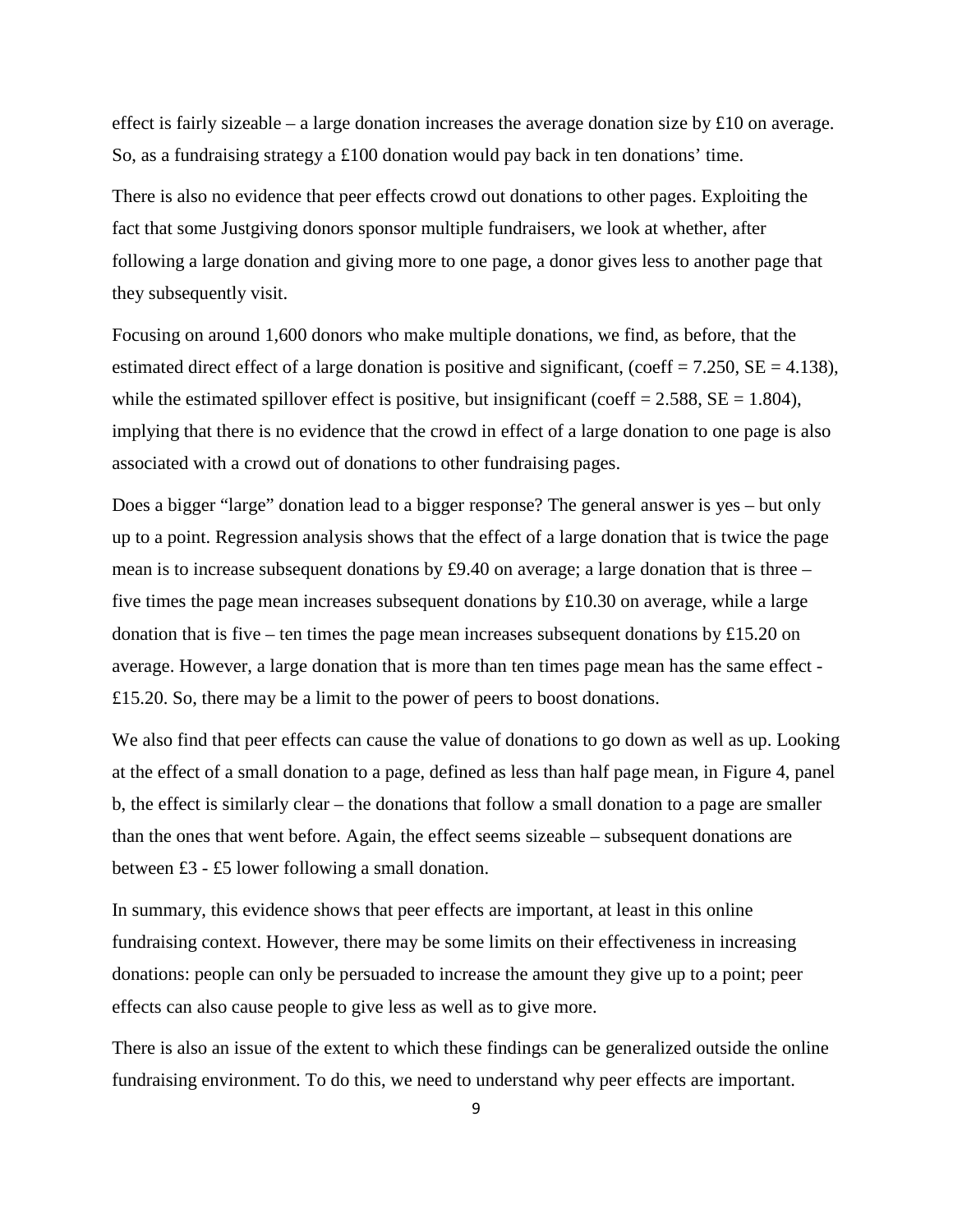One possibility suggested in the literature (Vesterlund, 2003) is that donors respond because other people's donations change the way they think about the value of the cause they are being asked to support. However, looking across charities, there is no evidence that peer effects were stronger for smaller, newer charities where information on the value of causes is likely to be more important. We also found no difference between older and younger donors.

Alternative explanations emphasize social phenomena where donors care directly about how much other people have given. Early on, Becker (1976) argued that charitable giving may be motivated by the desire for social acclaim, or by the desire to avoid stigma, which may in turn be linked to how much other people have given. Where giving is assumed to attract an extrinsic reward by signalling wealth (Glazer and Konrad, 1996) or generosity (Harbaugh, 1998), this reward may depend not on the absolute level of the donation, but on the level relative to some socially determined reference level which depends on how much other people are giving. Bernheim's model of conformity (1994) assumes that people care about status which can be harmed by deviations from the social norm, which in turn is defined by how much other people give.

Another possibility is that people simply use other donations as a rule of thumb in deciding how much to give. Even if donors want to make the right decisions, it can be a complicated business since there are literally thousands of different charities to give to and each donor may give to several different charities. Faced with this level of complexity, donors may well look to what their (similar) peers are doing as a guide to their behaviour.

Other evidence from the way donors behave online lends some support to the idea that donors can be prompted over how much to give. At the time of the 2010 London Marathon, the two fundraising websites – Justgiving and Virgin Money Giving – operated differently in terms of the level of prompting with regard to the amount to be donated. As shown in Figure 5, Justgiving required donors to choose the amount with no prompting, while Virgin Money Giving offered a menu of donation amounts (£100, £50, £20, £10), followed by an open box. In both cases, the distribution of donations was fairly "spiky", with most people giving one of the prompted amounts, but the proportion was higher on the Virgin Money Giving pages than the Justgiving pages – 75.1 per cent compared to 66.7 per cent – suggesting the presence of so-called framing effects or menu effects.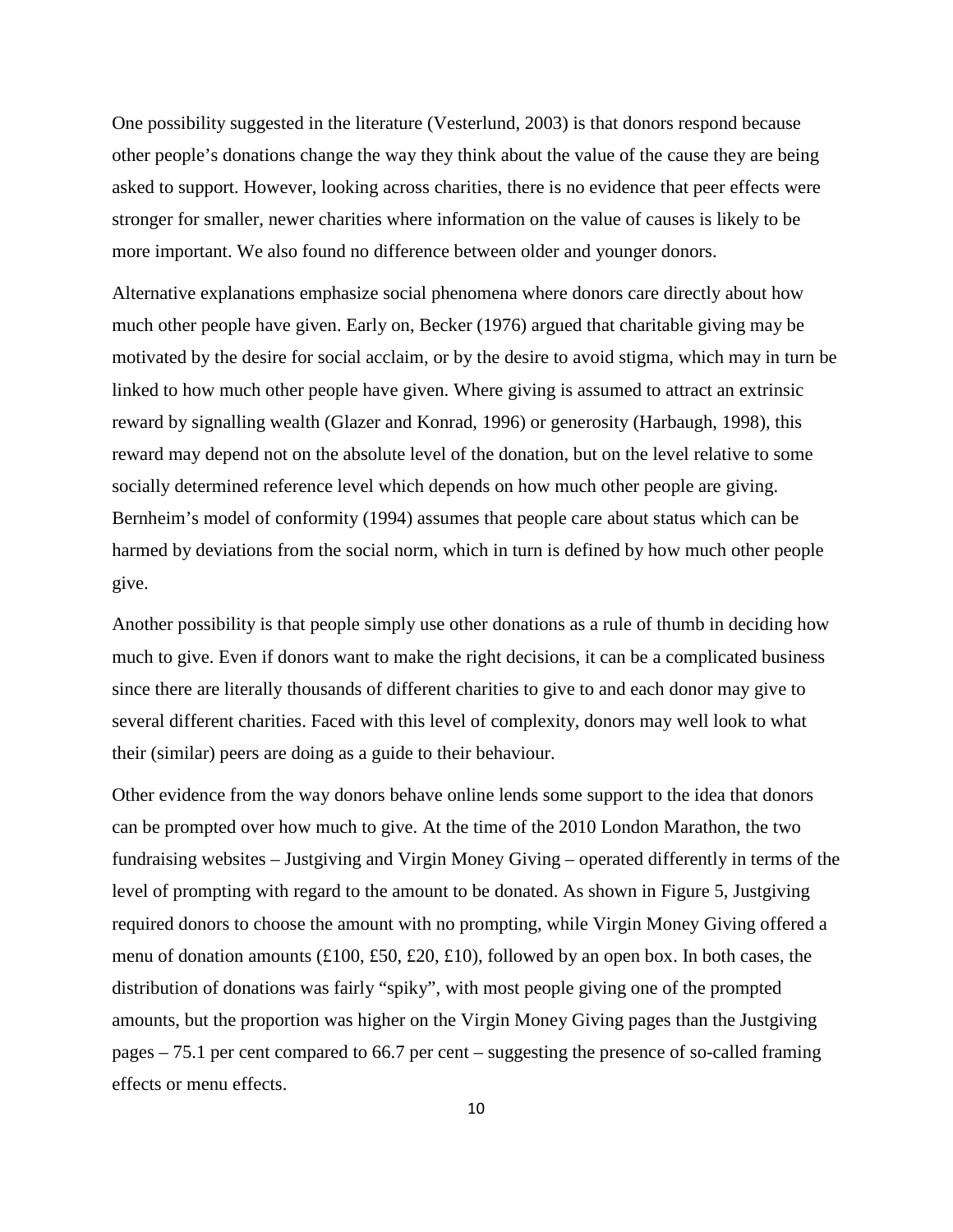# **Figure 5. Are donors influenced by "menu effects"?**

### Justgiving Virgin Money Giving

| 1. Your donation<br><b>Enter an amount</b>                                                                                                                         | My donation                        |
|--------------------------------------------------------------------------------------------------------------------------------------------------------------------|------------------------------------|
| $£$ 14<br>+3.95 with Gift Aid                                                                                                                                      | How much would you like to donate? |
| I am a UK taxpayer - Please reclaim Gift Aid on my donation                                                                                                        | OE100                              |
| $\odot$ This is my money<br>O I'm donating on behalf of a group, company or someone else                                                                           | $O$ £50                            |
| I'm not getting a ticket, product or service in return for my donation                                                                                             | OE20                               |
| * By confirming that you are a UK taxpayer you confirm that you pay an amount of<br>income and/or Capital Gains Tax equal to or greater than the amount JustGiving | OE10                               |
| will reclaim on your donations in the tax year. Read more                                                                                                          | O Other £  14                      |
| O I am not a UK taxpayer                                                                                                                                           |                                    |

| Amount       | Fraction of donations in JG | Fraction of donations in VMG |
|--------------|-----------------------------|------------------------------|
| £100         | .065                        | .076                         |
| £50          | .105                        | .123                         |
| £20          | .234                        | .282                         |
| £10          | .263                        | .270                         |
| <b>TOTAL</b> | .667                        | .751                         |

Source: Data taken from Justgiving and Virgin Money Giving fundraising pages, 2010 London marathon.

### *4. Tax incentives and charitable giving*

The related themes of complexity and framing effects are also relevant to the analysis of the effect tax incentives. The main way in which individual donors currently get tax relief on their donations in the UK is through Gift Aid. The most recent figures show that nearly £5 billion was donated through Gift Aid in 2010-11, out of total individual donations estimated to be around £10 billion. The other schemes through which donors can get tax relief when they are alive– payroll giving and tax relief on gifts of stocks and land – are much smaller – accounting for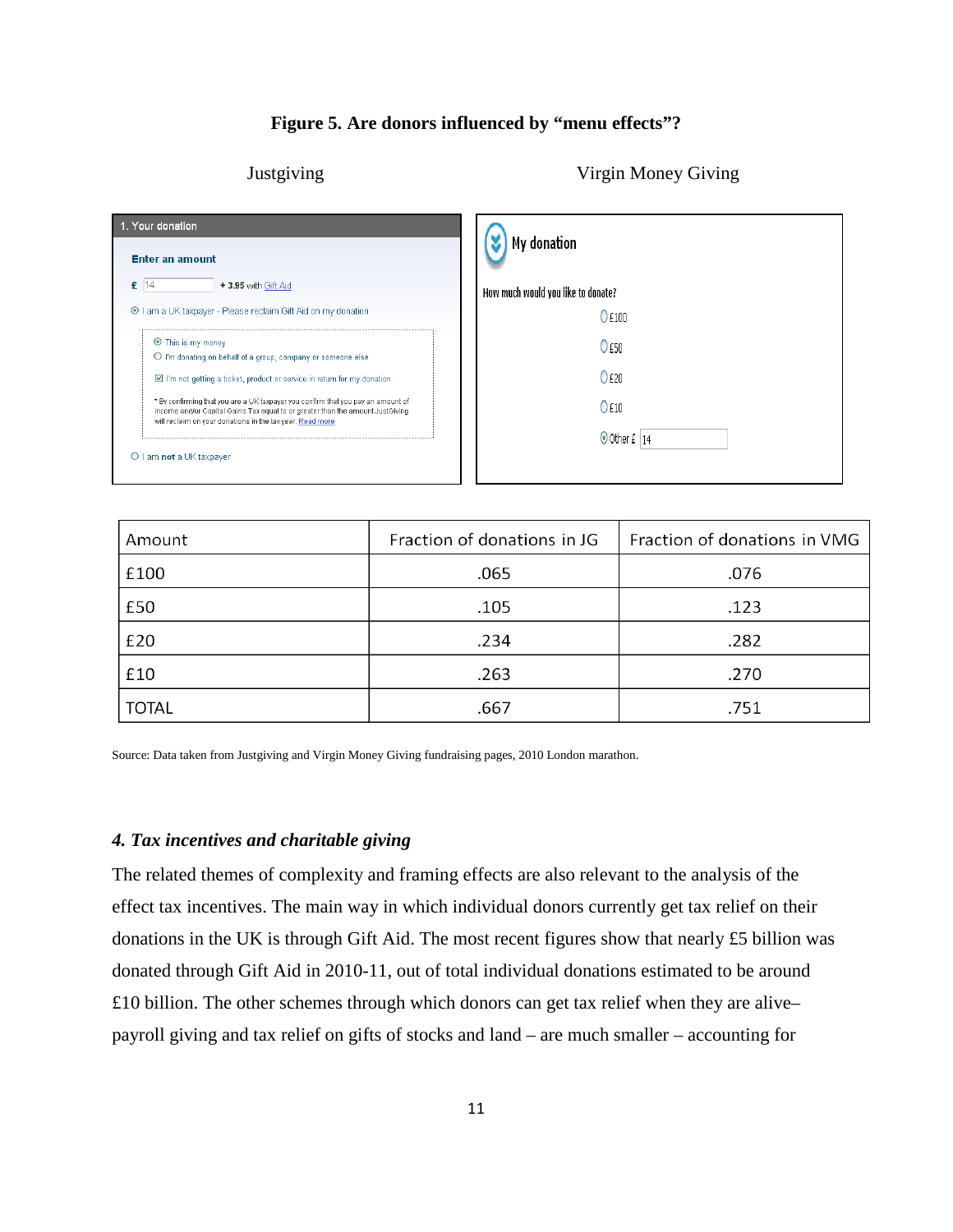donations of just over £100m and just under £300m respectively. Legacies account for around a further £2 billion.

In practice, Gift Aid comprises two elements of tax relief – at least for higher-rate taxpayers. The first element is that for every pound donated out of net-of-tax income, the charity can claim the basic rate tax. In practice, this can be thought of as similar to a "match" – if you give to charity, the Government will match it with an extra 25 pence.

The second element is that higher-rate taxpayers can additionally claim back as a rebate the difference between the basic rate and their higher rate. For someone facing the marginal rate of 40 per cent, this is equivalent to claiming back a rebate of 25 pence for every £1 donated out of net-of-tax income.

The effect of both the match and the rebate is to reduce the "price" of giving to charity, i.e. how much it costs the donor to make a contribution to a charitable cause. In the standard economic model of giving, donors are assumed to care about their total contribution to a charitable cause, which is denoted here as *g*. This total contribution, *g*, is certainly what the charity cares about. It is made up of the individual's nominal donation out of their net-of-tax income (denoted by *d*) together with any additional match rate (*m*) offered by the Government.

When deciding how much to contribute, however, donors also consider how much it will cost them, which will be determined by how much they give out of their net-of-tax income, together with any additional rebate rate (*r*) they may receive from the Government.

Bringing these elements together, the price of making a contribution to charity is therefore defined by the ratio of the net cost to the total contribution, which in turn is determined by the ratio of the rebate to the match:

$$
P = \frac{c}{g} = \frac{d(1-r)}{d(1+m)} = \frac{(1-r)}{(1+m)}
$$

In the standard model, changes to the match and rebate elements both affect the price and contributions should respond the same way to a change in price brought about by a change in the match as to a change in price brought about by a change in the rebate.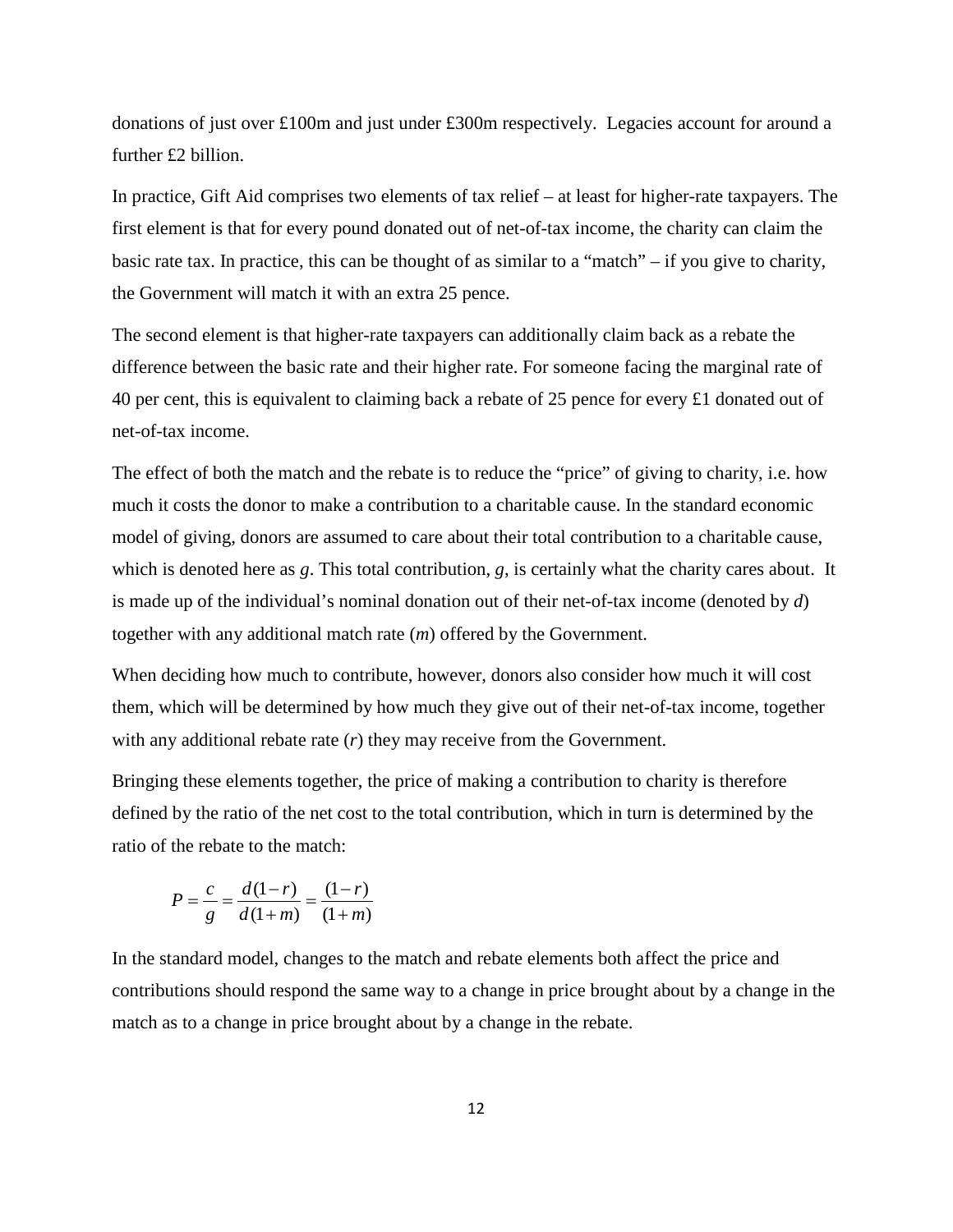In practice, however, this turns out not to be the case. This finding comes from an online survey run on approximately 4,000 donors, split fairly equally between Justgiving donors and donors with a Charities Aid Foundation charity account. Respondents were presented with hypothetical scenarios involving changes to the match or rebate elements of Gift Aid.<sup>[8](#page-13-0)</sup>

At the first stage, donors were asked whether they were likely to make a Gift Aid donation in the next six months and, if so, how much they were likely to give. At the second stage, donors were asked how this this donation would be affected by alternative tax reliefs and were presented with two hypothetical scenarios. The pairs of scenarios were varied randomly across donors.

Two (out of the five) pairs of scenarios faced by higher-rate donors tested changes in either the match or rebate. The changes were symmetrical in terms of pence change for each £1 donated but not price changes. For example, in Set A, individuals were faced with the following two scenarios (Note that for higher-rate donors the current system implies a match of 25 pence and a rebate of 25 pence; price of giving  $= 0.60$ :

A1: A match of 30 pence and a rebate of 25 pence (price of giving = .577);

A2: A match of 25 pence and a rebate of 30 pence (price of giving = .560).

While in set B, individuals were faced with the following two scenarios:

B1: A match of 20 pence and a rebate of 25 pence (price of giving  $= .625$ );

B2: A match of 25 pence and a rebate of 20 pence (price of giving  $= .640$ ).

The other three pairs of scenarios were designed to explore responses to specific policy options and involved scenarios that eliminated the rebate altogether and made the match subsidy more generous (see Scharf and Smith, 2009, for further details). We focus here on the results relating to these first two treatment sets.

l

<span id="page-13-0"></span> $8$  The full analysis is presented in Scharf and Smith (2009)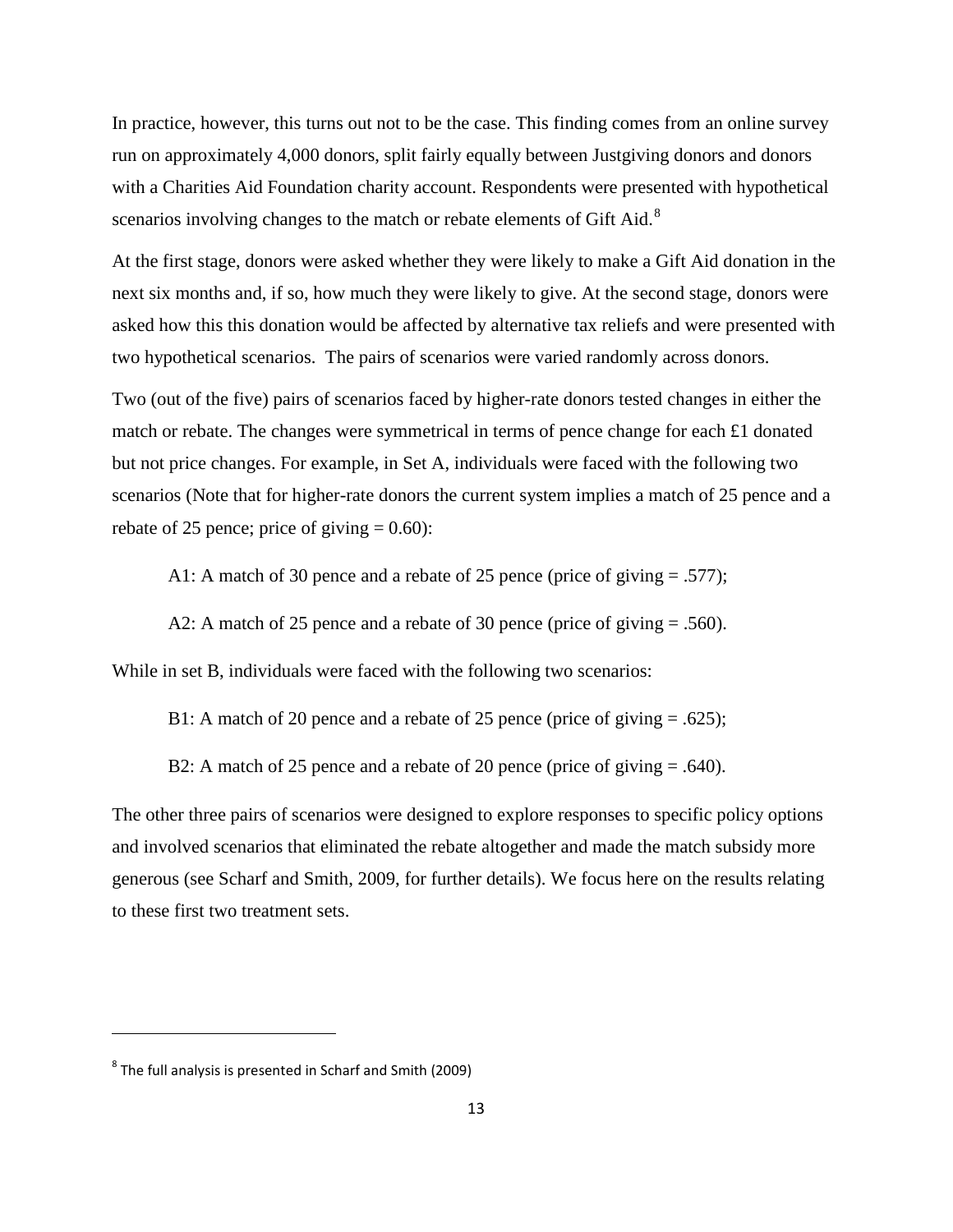The main finding from the survey was that contributions were significantly more responsive to changes in the match than to changes in the rebate. This is clear from Table 1, panel a which summarizes estimated match and rebate elasticities, from a regression of the following form:

$$
\ln g_{in} = \beta_0 + \beta_r \ln(1 - r_s) + \beta_m \ln(1 + m_s) + v_{in}
$$

where  $g_{in}$  is the  $n^{th}$  contribution of individual donor *i*. For each donor, we have up to three donation amounts – their initial donation, *gi0*, and donations under the two alternative scenarios in their treatment.  $\beta_r$  and  $\beta_m$  capture the elasticity of contributions with respect to the rebate and match respectively, where variation in the match and rebate comes from the scenarios described above.  $v_{in} = \phi_i + u_{in}$  *i.e.* a fixed, individual-specific term, which captures the effects of observed and unobserved donor characteristics on donations, as well as a zero-mean, IID error term. This equation is estimated using a random effects model.

# **Table 1: Estimated match and rebate elasticities**

Dependent variable  $=$  ln contributions

|                                 | Match elasticity  | Rebate elasticity | p-value |
|---------------------------------|-------------------|-------------------|---------|
| (a) All higher-rate donors      | $-1.127$ (.067)   | $-.212$ $(.041)$  | .0000   |
| (b) Reclaimers                  | $-1.277$ (.096)   | $-.415$ (.091)    | .0000   |
| (c) Good level of understanding | $-1.368$ $(.116)$ | $-.440$ $(.070)$  | .0000   |

Notes: standard errors in parentheses, p-value is for the test that the match and rebate elasticity are equal

Source: Data from online survey of Justgiving and CAF charity account donors; Scharf and Smith (2011)

The results imply that charitable contributions are significantly more responsive to changes in the match than to changes in the rebate. In the case of changes in the match element, the estimated elasticity is greater than one in absolute value – i.e. contributions adjust by more than the change in match. This implies that offering a match is cost-effective for the Exchequer in terms of increasing money going to charities, since the effect on contributions is greater than the value of the tax relief. In the case of the rebate, however, the estimated elasticity is less than one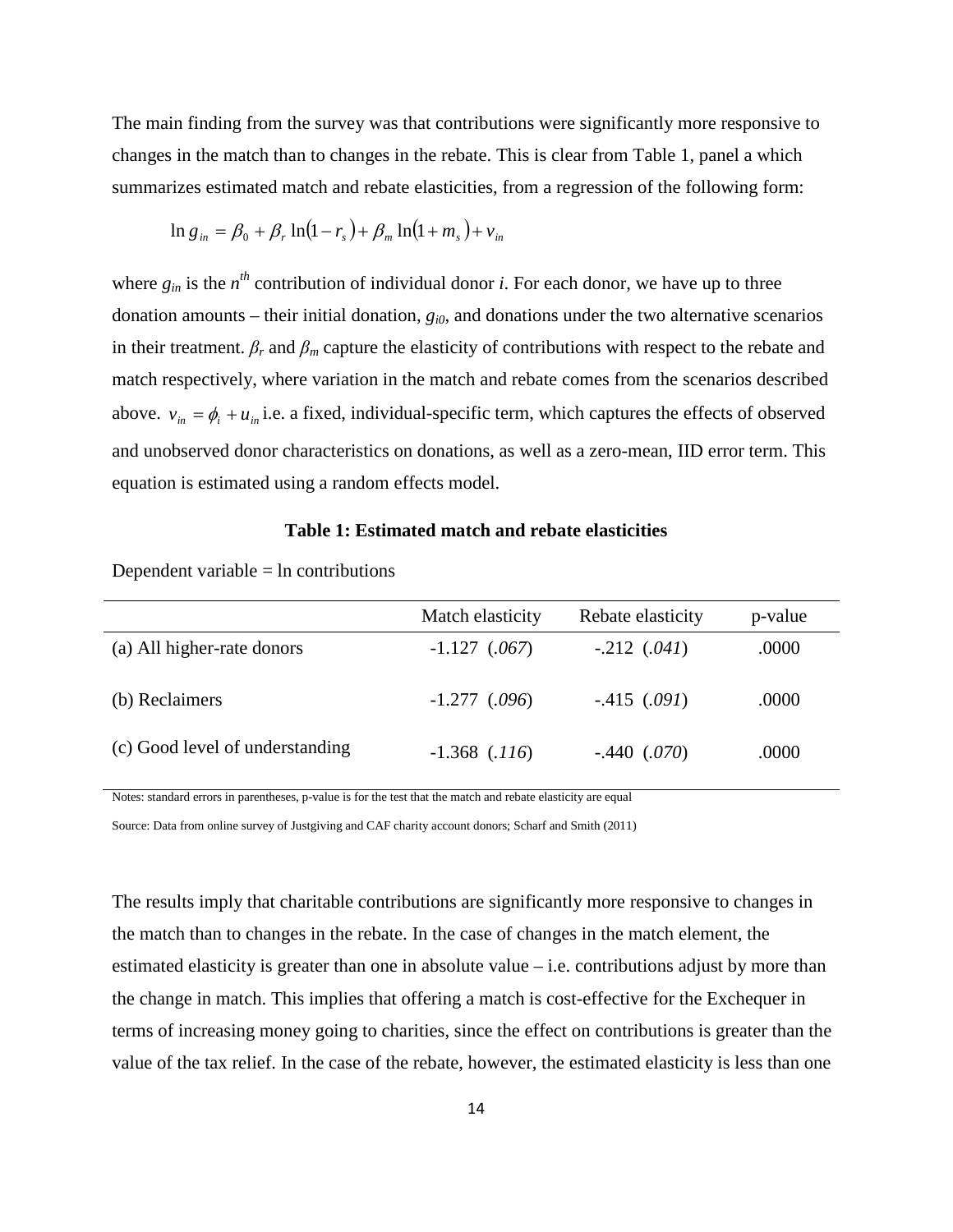in absolute value. In other words, contributions adjust by less than the change in the rebate, implying that offering a rebate is not cost-effective in terms of increasing contributions.

Clearly, looking at hypothetical scenarios is not ideal. However, we do not believe that our results are driven by "hypothetical bias". In many cases individuals' answers varied between the two scenarios that they faced, suggesting that they were taking the survey seriously. We also did a number of internal consistency checks, for example showing that the results did not depend on the ordering of the scenarios. The results are also in line with similar findings from lab experiments and field experiments involving single charities which have also found that contributions are significantly more responsive to changes in the match rate than they are to changes in the rebate rate. Eckel and Grossman (2003 and 2008) found estimated elasticities in the range  $-1.14 - 1.05$  for the match and  $-.36 - .11$  for the rebate.

So, what might explain why the response of contributions to the match and rebate is different? One obvious possible explanation is that many higher-rate taxpayers do not reclaim the rebate. Scharf and Smith (2009) estimate that around 35 per cent of all higher-rate donors actually reclaim the rebate, although the probability of reclaiming increases in the value of donations, so the rebate is reclaimed on a higher proportion of total donations by higher-rate taxpayers (around 80 per cent). Higher-rate taxpayers who do not reclaim would not be expected to respond if the rebate changed. However, as shown in Table 1, panel b, the difference remains if we look only at donors who said that they did reclaim.

Another possibility that we can eliminate is that people are simply confused. Looking only at a group of donors who appear to have a good level of understanding of Gift Aid (there were a number of questions in the survey that tried to get at this), again, we still find a significant difference in responses to changes in the match and rebate (Table 1, panel c).

In fact, the most likely explanation for the difference in elasticities is rather more prosaic and is based on the fact that many donors simply do nothing when faced with a chagne in the match or rebate. Suppose that, for whatever reason, individuals do not change how much they donate out of their net-of-tax income (i.e. d) when the match or rebate changes. What happens to contributions in these two cases is quite different. If the match changes, then contributions adjust exactly by the change in the match (i.e. the elasticity of contributions is equal to -1). However, if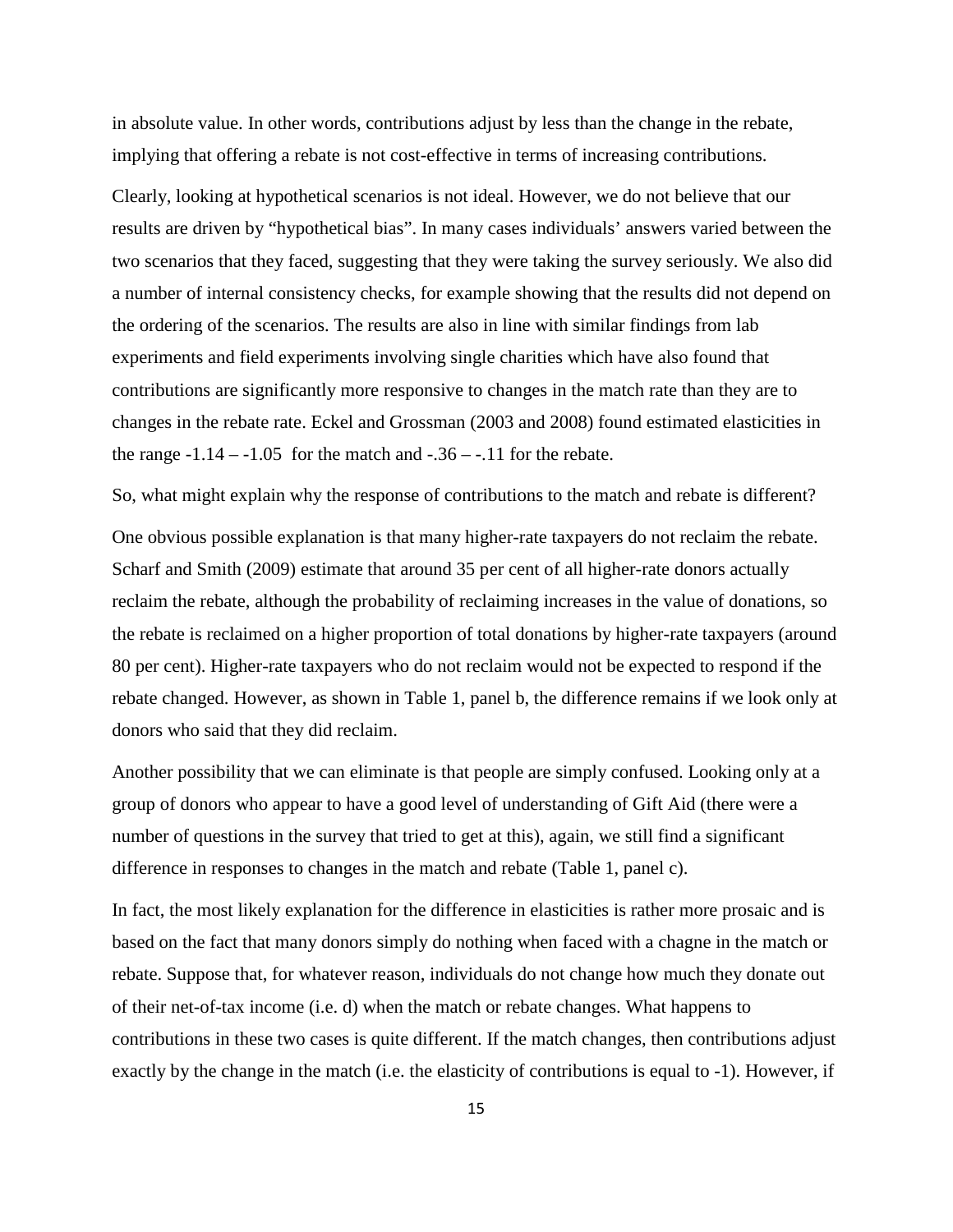the rebate changes, then contributions do not change at all (i.e. the elasticity of contributions is equal to 0). So, in the two cases the observed response in contributions is very different, although the underlying behavioural response is essentially the same. In practice, in our survey, nonadjustment was the modal response. In fact, in three-quarters of cases, donors said that they would not change their donation. This non-adjustment goes a long way to explain why the observed elasticities are different.

At first sight this finding on non-adjustment appears to challenge the standard economic model in which donors care about contributions and respond rationally to changes in the price brought about by changes in the match or rebate. In practice, however, in spite of this finding, the standard model remains a useful way to think about how individuals make their decisions. One bit of evidence to support this comes from the survey which asked donors directly what they cared about. Most said that they cared about the total amount received by the charity, not (just) their nominal donation.

One way of reconciling the finding with the model is by taking account of the fact that processing and adjusting to tax changes may be a costly activity. In this case, non-adjustment in nominal donations when tax reliefs change can itself be a rational response. For donors, processing changes to tax incentives and adjusting nominal donations has benefits because it means that they give the optimal amount, but it is also costly – it takes time and effort. In practice, the balance of these costs and benefits will determine whether donors respond to price changes.

That non-adjustment is a potentially rational response is supported by Figure 6 which plots the proportion adjusting their donation in response to a change in the match (the solid line) and in response to a change in the rebate (the dotted line), according to the size of their donation (along the horizontal axis).

The graph shows two things. First, that donors are more likely to adjust in response to a change in incentives when they donate more. This makes sense since, when people give more, the costs of not adjusting are greater. Second, that donors are more likely to adjust in response to a change in the rebate than to a change in the match. This also makes sense. Suppose that, in the absence of any adjustment costs, donors are fairly responsive to price changes (i.e. the elasticity is greater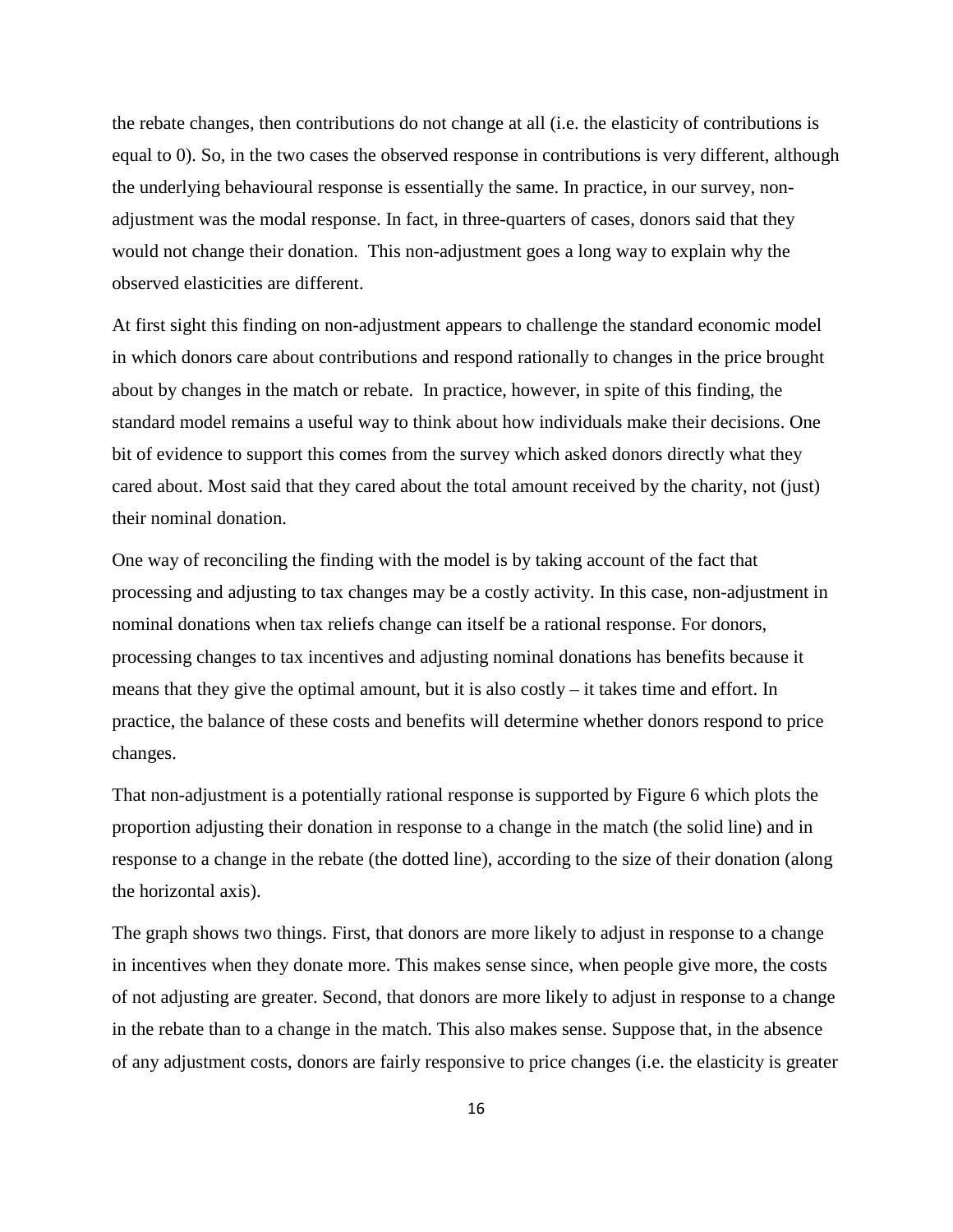than one in absolute value). In this case, non-adjustment will leave donors further from their optimum in the case of the rebate, since contributions automatically adjust in line with any changes in the match. Hence, donors are more likely to adjust to changes in the rebate than to changes in the match – they have to make an adjustment for there to be any change in the contributions.

These findings have implications for understanding donor behaviour. The evidence suggests that donors do respond rationally, but that they take nto account the costs and benefits of processing changes in tax incentives. In turn this has implications for public policy and suggests that matchstyle incentives are likely to be more cost-effective than rebate incentives at increasing total contributions going to charities.



**Figure 6. Adjustment to changes in tax relief**

Source: Data from online survey of Justgiving and CAF charity account donors; Scharf and Smith (2011)

## *5. Discussion*

The evidence suggests that the Big Society is a big ask. Achieving a step change in giving is likely to prove challenging in the light of trends in giving over the last three decades. Examining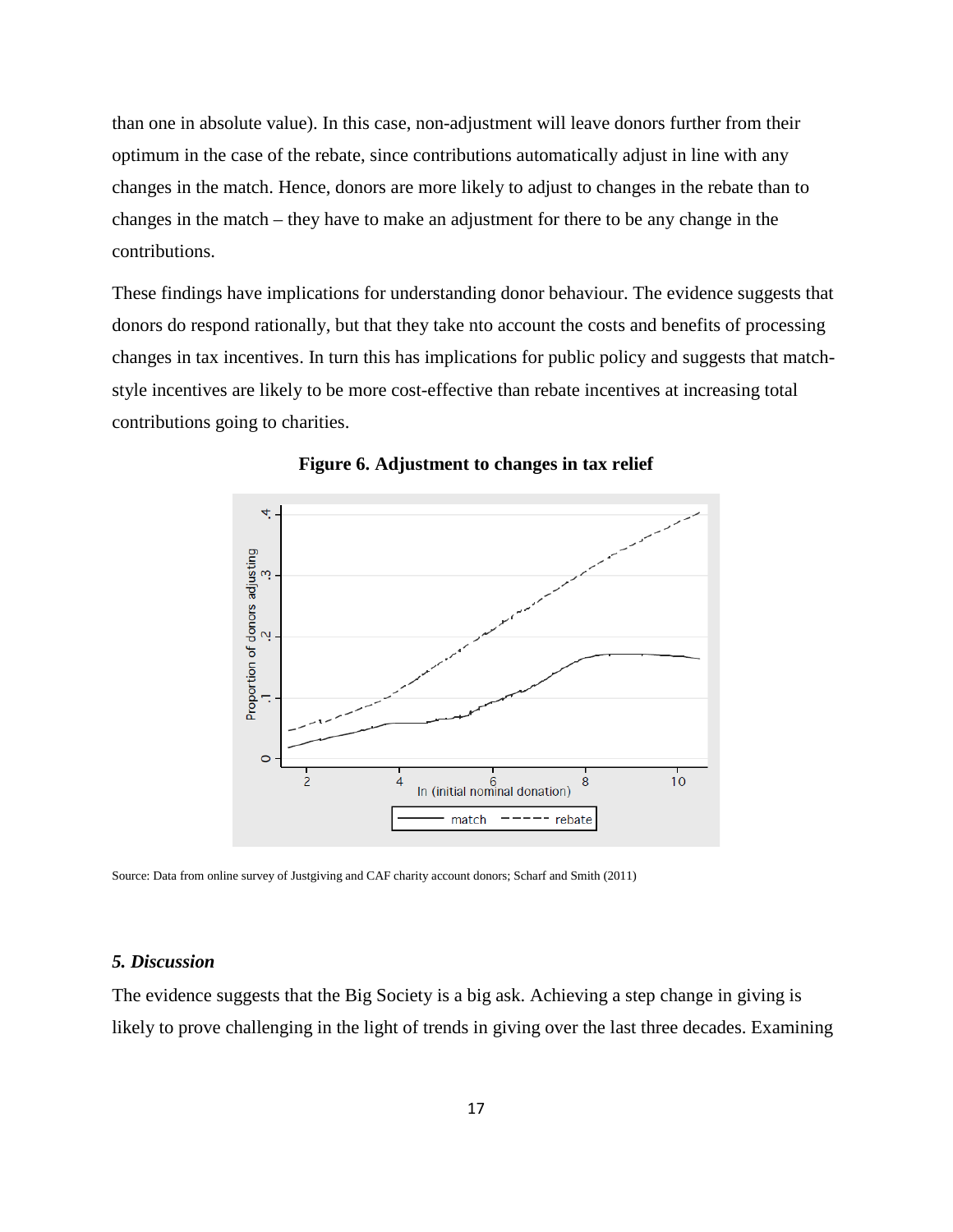the evidence on charitable giving, however, can help to shed further light on what could be effective at increasing donations. The main findings presented here show that:

- New technologies need to prove that they can change how much people give, rather than (just) the way in which people give. It is still early days to draw firm conclusions – recent evidence suggests that only 7 per cent of donors gave online and by text in 2010-11.
- Peer effects are potentially powerful this is clear from the online fundraising context but a better understanding of why peer effects matter would help practitioners to generalize their impact to other settings.
- In relation to tax incentives, match-style reliefs are likely to be more effective than rebate-style incentives in increasing the total contributions received by charities. Indeed, with an elasticity of more than one in absolute value, the cost to the Exchequer of offering match-style incentives will be more than offset by an increase in the resources available to the charitable sector.

As a final point, it is worth thinking about which charities people give to. The White Paper is silent on this, focusing only on the overall level of giving. However, if the Government decides to allocate revenues to incentives for giving (eg in the form of match-style incentives) it not only affects the total level of services that can be funded by a combination of the Government and the charitable sector, it will also affect what type of services are provided since it is unlikely that the services that the Government would have provided with the tax revenue it gives up will be exactly the same as those that private donors choose to fund.

Figure 7 summarizes information on the distribution of total household giving across different causes. Medical charities are the most popular cause and receive nearly one-quarter of all donations, followed by hospitals (including hospices). Looking at this allocation raises some fundamental questions about whether it is optimal in any sense – for example whether the money is going to the most effective charities, or to the areas of greatest need, or indeed to match donors' preferences over the allocation of total giving. Clearly, greater weight is given to individual donor preferences, but as observed by John Stuart Mill one of the potential problems with charity, which is non-coordinated, is that "[it] almost always does too much or too little; it lavishes its bounty in one place and leaves people to starve in another." In the Big Society, which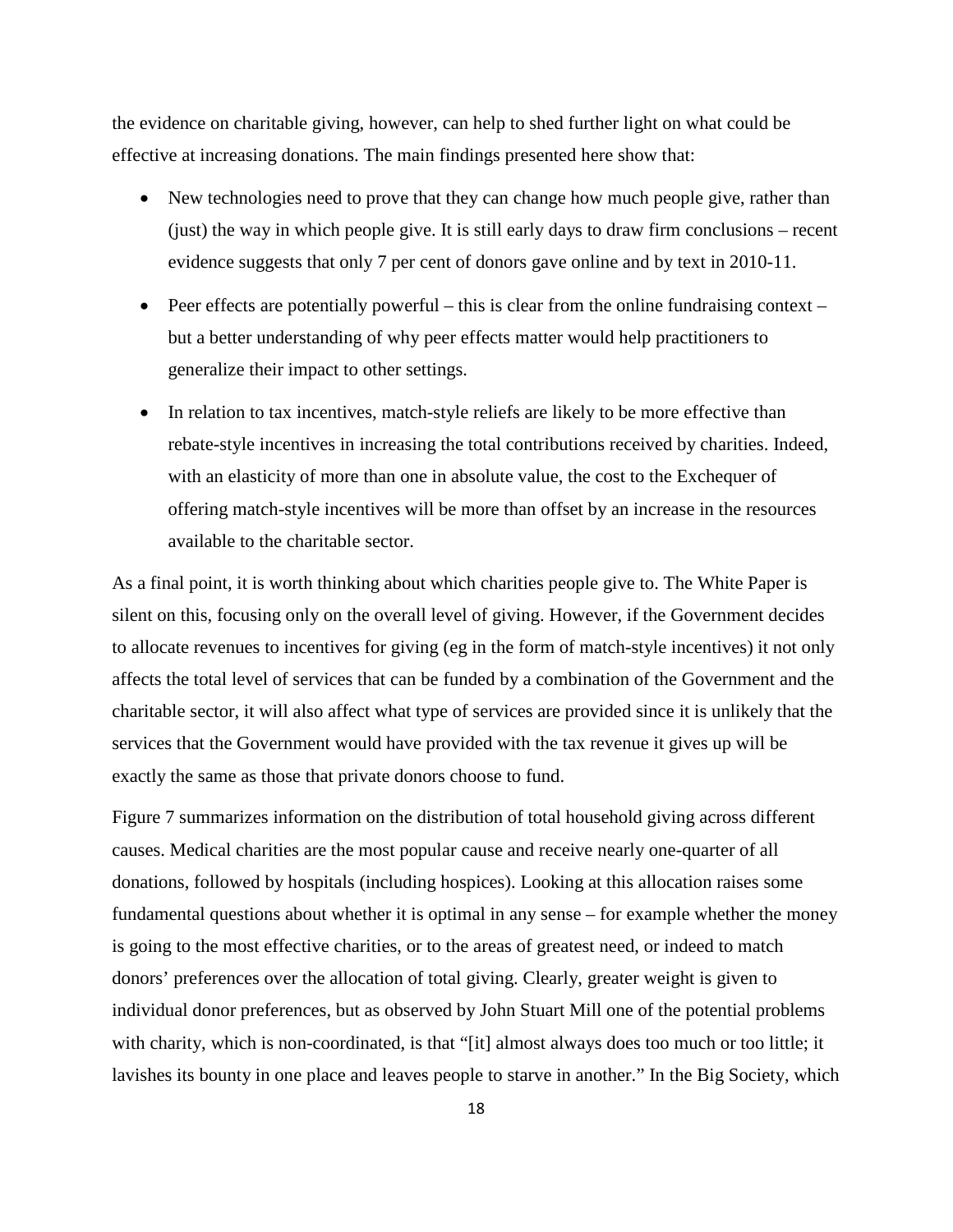looks increasingly to individual donors to fund public services, these questions about the types of services that are funded through private donations (as opposed to Government funding) are increasingly pertinent and are an important area for future research.





Source: Individual Giving Survey, 2010-11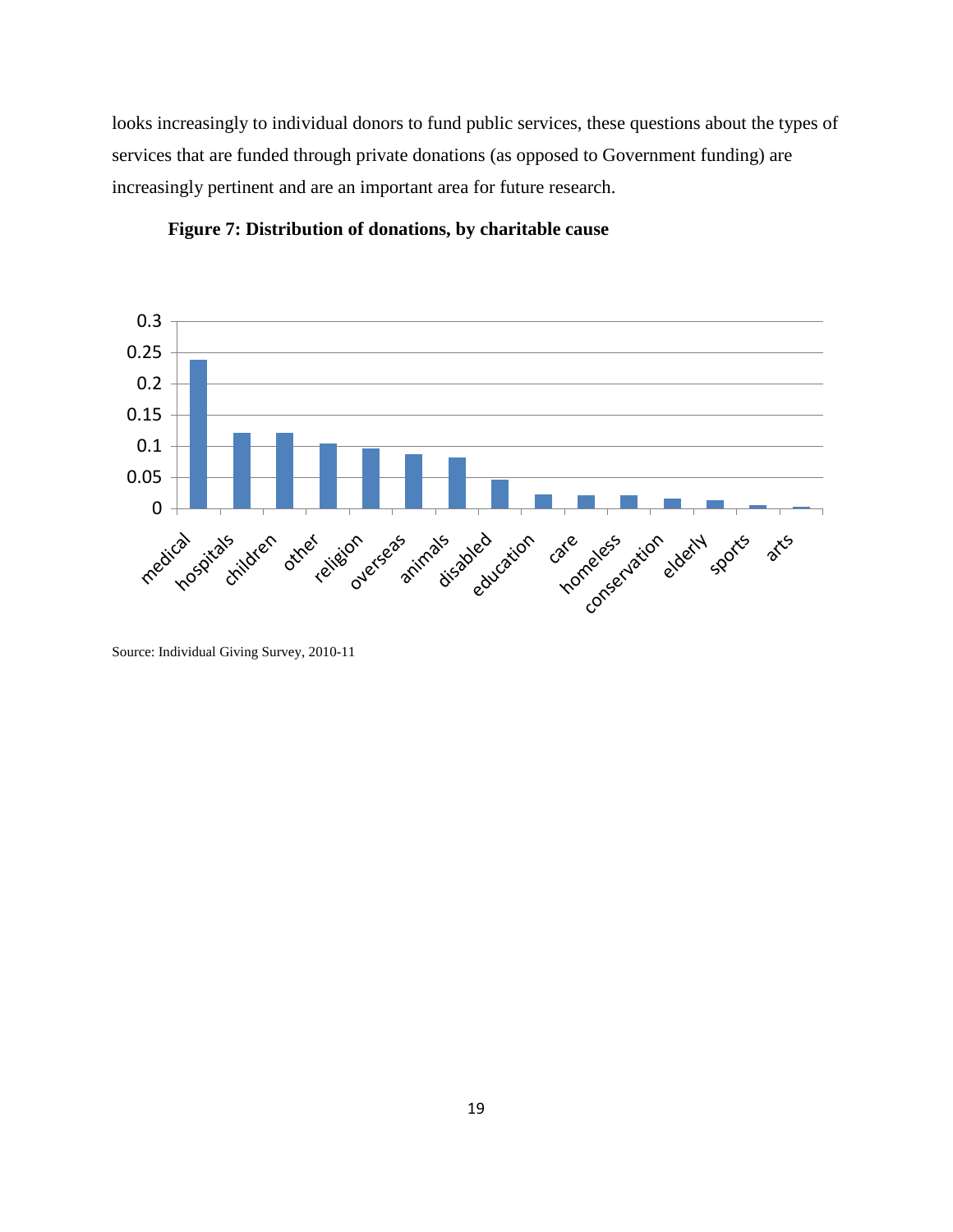# *References*

- Alpizar, F., Carlsson, F. & Johansson-Stenman, O. (2008) "Anonymity, reciprocity, and conformity: Evidence from voluntary contributions to a national park in Costa Rica" *Journal of Public Economics*
- Andreoni, J., 1990. "Impure altruism and donations to public goods: a theory of warm-glow giving." *The Economic Journal*, 100: pp. 464-477.
- Andreoni, J. (2006). "Philanthropy", in (L.-A. Gerar-Varet. S.-C. Kolm and J. Mercier Ythier, eds.), The *Handbook of Giving, Reciprocity, and Altruism*, Handbooks in Economics, pp. 1201–69. Amsterdam: North-Holland .
- Becker, G. (1974) "A theory of social interactions" *Journal of Political Economy* 82 (6), pp. 1063–1093
- Bernheim, D. (1994). "A theory of conformity", *Journal of Political Economy,* 102 (5), pp. 841– 7
- Carman, K (2004) *Social influences and the private provision of public goods: evidence from charitable contributions in the workplace*. Working Paper. Harvard University. October.
- Cowley, E., McKenzie, T., Pharoah, C. and Smith, S. (2011) *The new state of donation: Three decades of household giving to charity*, 1978 – 2008, CMPO/ CGAP Report
- Glazer, A. and Konrad, K. (1996). "A signaling explanation for charity", *American Economic Review*, 86 (4) (September), pp. 1019–28
- Harbaugh, W. (1998). "The prestige motive for making charitable transfers", *American Economic Review, Papers and Proceedings*, 88 (2), pp. 277– 82
- HM Government (2011) *The Giving White Paper*, London: HMSO
- Meer, J. (2011) "Brother, Can You Spare a Dime: Peer Pressure in Charitable Solicitation." Journal of Public Economics. 95 (7-8) pp. 926-941.
- Scharf, K. and Smith, S. (2011) "Rational inattention to subsidies for charitable contributions" published as CMPO Working Paper 11/269 and CEPR discussion paper 7760
- Scharf, K. and Smith, S. (2009) *Gift Aid donor research: Exploring options for reforming higher-rate relief*, HM Treasury report [http://www.hm](http://www.hm-treasury.gov.uk/psr_giftaid_higherraterelief.htm)[treasury.gov.uk/psr\\_giftaid\\_higherraterelief.htm](http://www.hm-treasury.gov.uk/psr_giftaid_higherraterelief.htm)
- Shang, J. and Croson, R. (2009) "Field experiments in charitable contribution: The impact of social influence on the voluntary provision of public goods", *Economic Journal*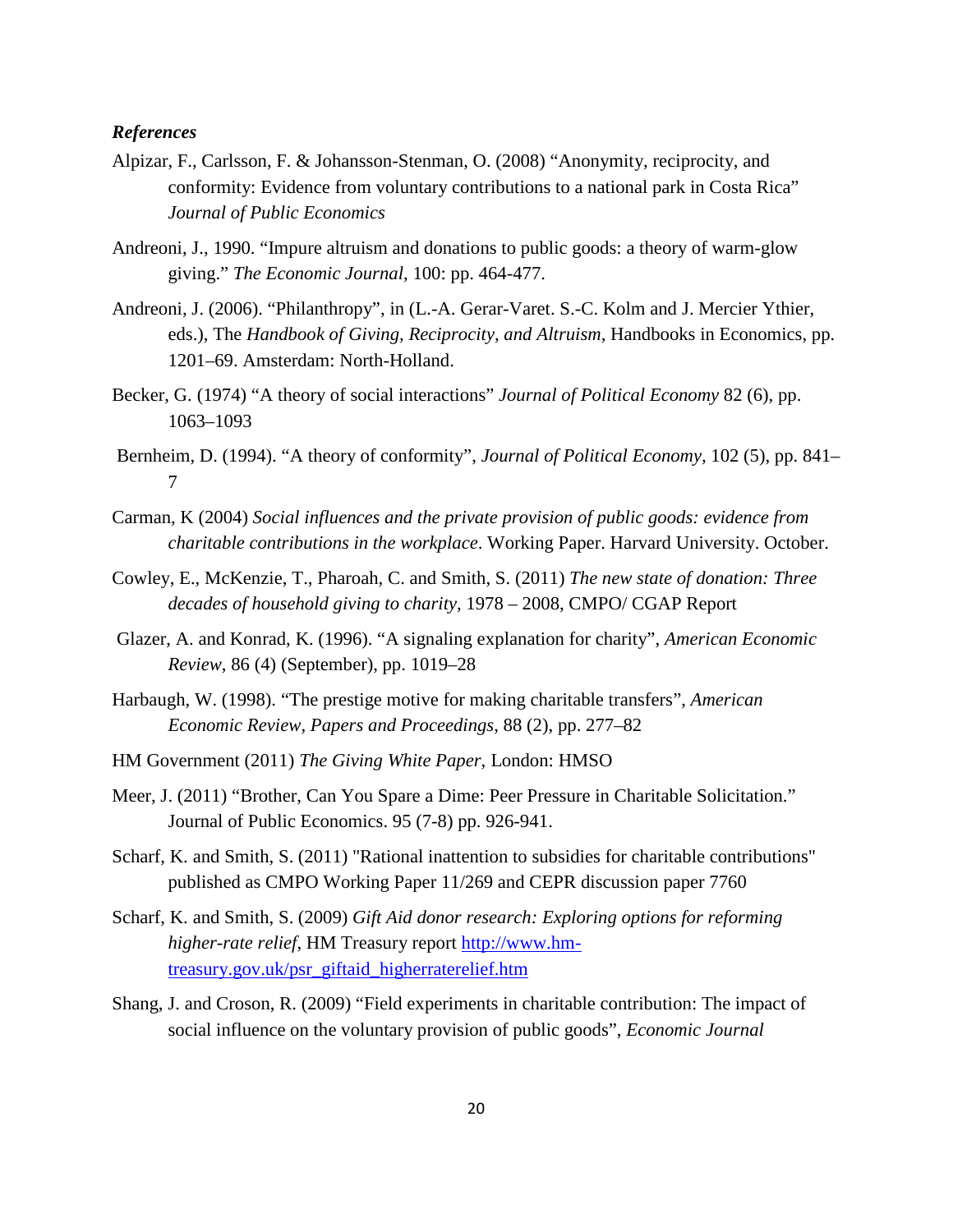- Smith, S., Windmeijer, F. and Wright, E. (2012) "Peer effects in charitable giving: Evidence from the (running) field" CMPO Working Paper, 12/290
- Vesterlund, L (2003) "The Informational Value of Sequential Fundraising." *Journal of Public Economics* 87 pp. 627 – 58.
- Vesterlund, L. (2006). "Why do people give?" in (W. Powell and R.S. Steinberg, eds.), *The Nonprofit Sector: A Research Handbook*, 2nd Edition, pp. 568–87, New Haven, CT: Yale University .
- Wilhelm, M.O. (2007): "The Quality and Comparability of Survey Data on Charitable Giving". *Nonprofit and Voluntary Sector Quarterly*, **36** (1), pp. 65-84.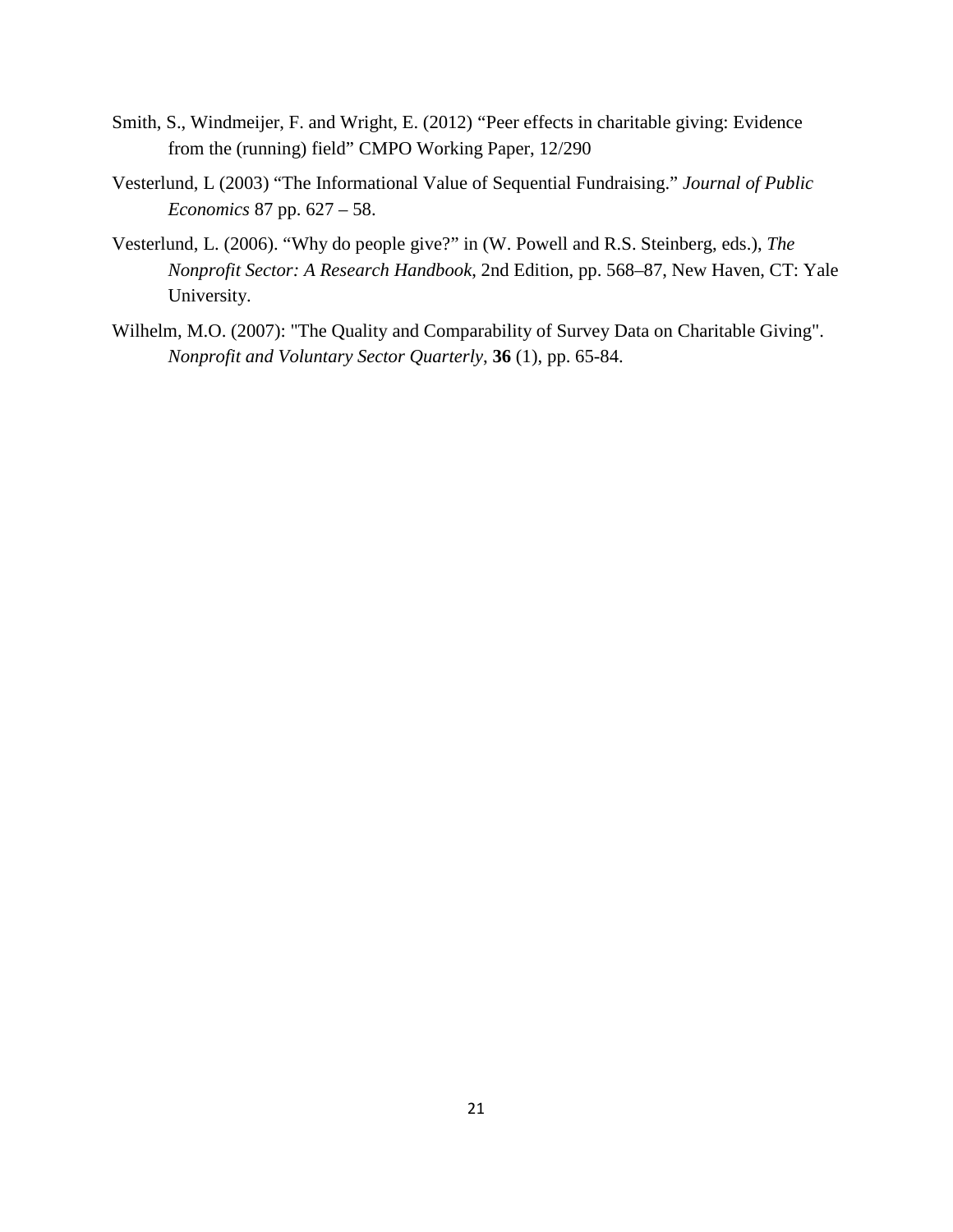# **Appendix**

# **Using data from the Living Costs and Food Survey to look at household giving**

A key challenge in measuring levels of charitable giving accurately is that results both in the UK and the USA have proved sensitive to the particular survey methodologies used (for the USA see, for example, Wilhelm, 2007).

The data used to analyse long terms trends in household giving are taken from the Living Costs and Food (LCF) survey over the period 1978 – 2008. The LCF survey is the UK's largest detailed survey of household expenditure and has existed since 1957, although much of the information of interest is available on a consistent basis since 1978. The LCF survey is the only survey to have collected household-level information on charitable donations on a consistent basis over such a long period, allowing us to analyse long-term trends in giving.

The survey samples nearly 6,500 households annually,  $9$  on a rolling basis over the year. Our final sample, which pools data from 31 waves of the survey, includes information on 205,925 households. The size of the sample is another potential strength of the LCF, compared to other available datasets.

All individuals in participating households are asked to record all items of expenditure in a diary over a two-week period. The diary entries for individual goods are aggregated across household members for the two-week period and then averaged to give weekly spending amounts for the household. In addition, household members are interviewed about income sources and other types of regular, less frequent spending, such as direct debits and deductions from salaries. This information is then combined with the diary data to give total weekly household expenditure for over 300 goods and services, including gifts to charity. The survey also collects detailed information on household income and on the characteristics of household members.

In the LCF survey the following items are used to prompt individuals about their 'charitable gifts':

*Animal charity, Big Issue, blind box, cancer league, candles (church), charity collection, carol singers, donation to charity, Gold Heart (charity), Marie Curie memorial foundation, missionary box, mothers' union collection, NSPCC, Oxfam, poppy (charity), Red Cross donation, rugby life line, Salvation Army, school fund, sponsor money, Sunday School collection*

ı

<span id="page-22-0"></span>**<sup>9</sup> The response rate is around 65% of the 10,000 approached.**